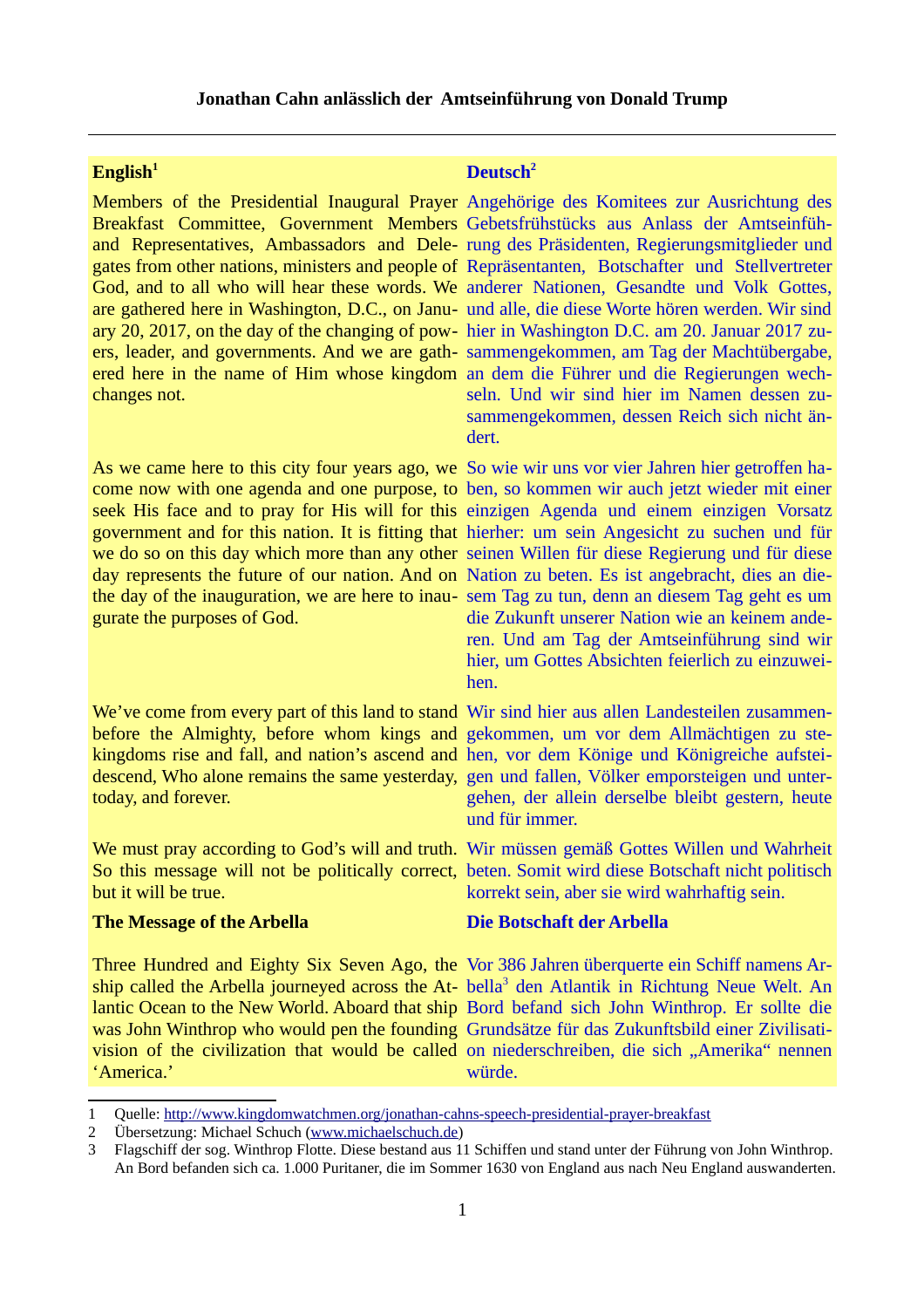If America followed the ways of God, he wrote, Wenn Amerika den Wegen Gottes folgen würde, then, 'The Lord ... will command a blessing so schrieb er, dann " ... wird der Herr uns auf alupon us in all our ways ... He shall make us a len unseren Wegen segnen … er wird uns zu eipraise and glory ... For we must consider that we nem Lob und Herrlichkeit machen … Denn wir shall be as a city upon a hill.' America was to be müssen daran denken, dass wir sein werden wie as a city on a hill, to which the eyes of all people eine Stadt auf einem Hügel"<sup>[4](#page-1-0)</sup>. Amerika sollte would look. Winthrop's vision was based on the wie eine Stadt auf einem Hügel sein, auf welche nation of Israel.

tions came into existence on the solitary founda-zwei Zivilisationen ausschließlich auf dem tion stone of God's calling and purposes. The Grundstein von Gottes Berufung und seinen first was Israel. And the second... was America.

# **The Fall of Ancient Israel**

Israel was consecrated to the will and purposes Israel war dem Willen und den Absichten Gottes of God. But in the midst of its blessings, the na-geweiht. Aber inmitten seiner Segnungen machtion made a fatal mistake, it turned away from te das Volk einen fatalen Fehler: Es wandte sich God. The people began removing Him from ab von Gott. Die Menschen fingen an, Gott aus their lives. They removed Him from their cul-ihrem Leben auszuschließen. Sie entfernten ihn ture, they legislated Him out of their govern-aus ihrer Kultur, sie schufen Gesetze, die ihn aus ment, they silenced Him from their public der Regierung verbannten, sie brachten ihn in squares, they ruled Him out of their kingdom.

In His place they brought in foreign gods and An seiner Stelle führten sie fremde Götter und idols, gods of sensuality and materialism, and Götzen ein, Götter der Sinnenlust und des Mateidols of wealth, carnality, and sexual licentious-rialismus, Götzen des Wohlstandes, der Sinnness. They replaced the standards of righteous-lichkeit und der sexuellen Zügellosigkeit. Sie erness on which the nation was founded for a new setzten die Maßstäbe der Gerechtigkeit, auf demorality a new immorality. What they once nen die Nation gegründet worden war, durch knew as sin, they now called good, and what eine neue Moral, eine neue Sittenlosigkeit. Was they once knew as good, they now called evil, sie zuvor als Sünde angesehen hatten, das erand what they once knew as right, they now schien ihnen jetzt gut, und was sie einst als richcalled intolerant and dangerous.

the foundation upon which it had been estab-sich im Krieg befand gegen die Grundlage, auf lished, and at war against the God of its founda-der sie errichtet worden war und gegen den Gott tion. They blasphemed the name of God and de-dieser Grundlage. Sie lästerten den Namen Gotscended into the darkest of sins. They now killed tes und begaben sich hinab in die dunkelsten Betheir own children on the altars of Baal and reiche der Sünde. Sie töteten jetzt ihre eigenen

die Augen des ganzen Volkes gerichtet wären. Die Vision, die Winthrop hatte, gründete auf dem Volk Israel.

In the history of this planet only two civiliza- In der Geschichte dieses Planeten entstanden nur Vorsätzen. Die erste war Israel, die zweite … war Amerika.

# **Israels Niedergang im Altertum**

der Öffentlichkeit zum Schweigen, sie ließen ihm keinen Platz mehr in ihrem Königreich.

tig erkannt hatten, das nannten sie jetzt intolerant und gefährlich.

It was now a civilization inverted, at war against Israel hatte sich in eine Zivilisation verkehrt, die

<span id="page-1-0"></span><sup>4</sup> Zum Begriff "Stadt auf einem Hügel" siehe [https://de.wikipedia.org/wiki/City\\_upon\\_a\\_Hill](https://de.wikipedia.org/wiki/City_upon_a_Hill)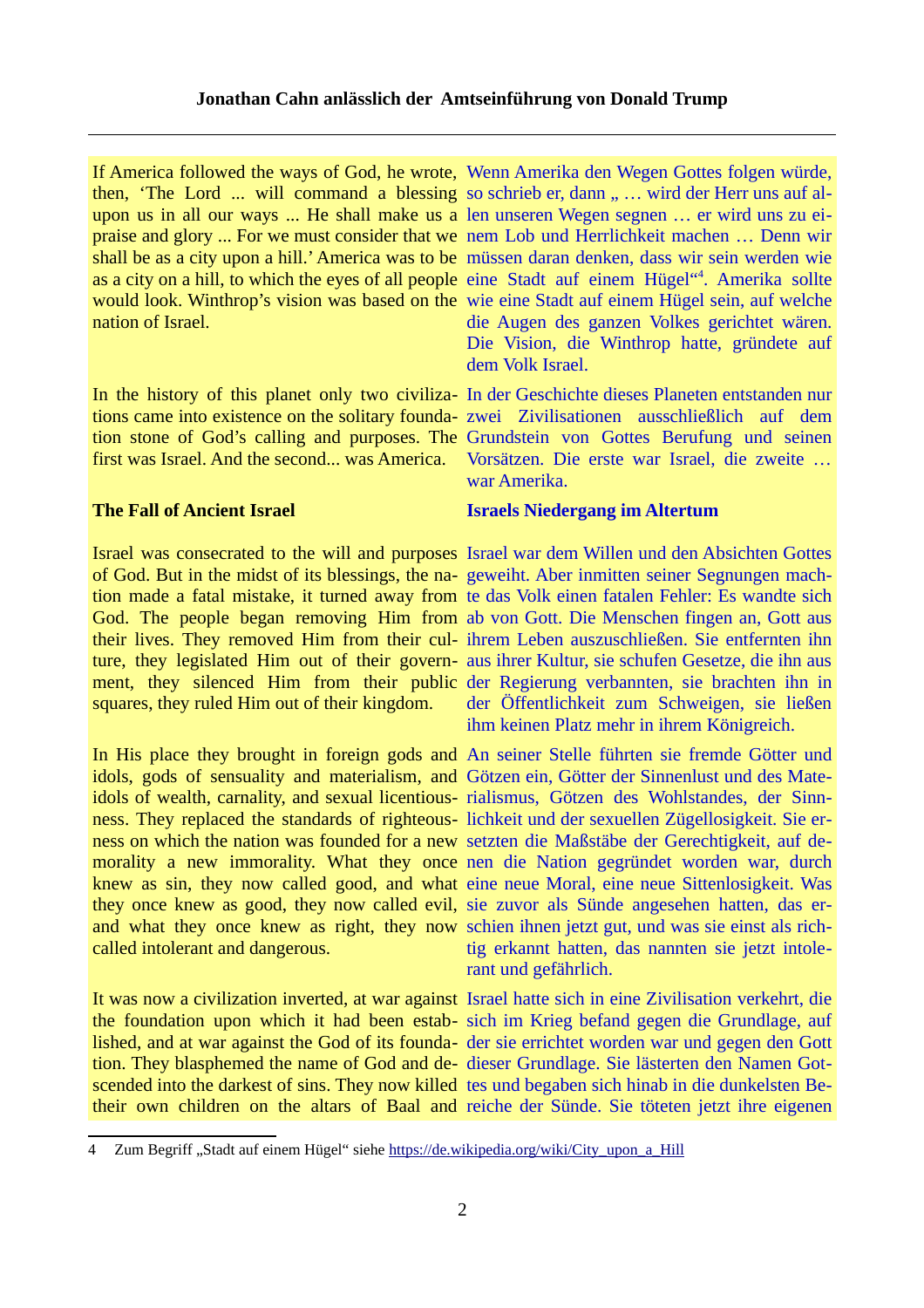Molech. And those who remained true to God, Kinder auf den Altären Baals und Molochs. Und were now vilified, marginalized, mocked, and diejenigen, die Gott treu geblieben waren, wurpersecuted. den nun diffamiert, an den Rand gedrängt, verspottet und verfolgt.

awaken them. But they hardened their hearts and um sie aufzuwecken. Aber sie verhärteten ihre warred against the prophets. And they stood at Herzen und kämpfen gegen die Propheten. Und the brink of judgment.

# **The Fall of America**

shores four centuries ago dedicated the new civi-vier Jahrhunderten diese Küsten erreichten, lization to God and consecrated it to His will weihten die neue Zivilisation Gott und seinem and purposes. America was to be a city on a hill, Willen und seinen Vorsätzen. Amerika sollte a holy commonwealth. Its first governments eine Stadt auf einem Hügel sein, ein heiliges Gewere established in the name of Jesus and for the meinwesen. Seine ersten Regierungen wurden in glory of God. It public school system was Jesu Namen und für die Herrlichkeit Gottes erfounded for the purpose of teaching the Word of richtet. Sein Schulsystem hatte zum Ziel, das God. And as Winthrop had prophesied, God had Wort Gottes zu lehren. Und so wie Winthrop es commanded a blessing. America would become vorhergesagt hatte, befahl Gott seinen Segen. the most blessed, the most powerful, and the Amerika wurde zur gesegnetsten, mächtigsten most prosperous, nation the world had ever seen, und florierendsten Nation, die diese Welt je gea praise and glory in the earth.

But something happened to the city on the hill. Aber irgendetwas widerfuhr der Stadt auf dem As the people of ancient Israel, in the midst of Hügel. Wie vormals das Volk Israel, umgeben their blessings, committed a fatal error, so too von seinen Segnungen, einen fatalen Irrtum behave we. We have turned away from God. ging, so haben auch wir einen solchen begangen. We've ruled Him out of our culture, out of our Wir haben uns von Gott abgewandt. Wir haben government, out of our lives, and banned Him ihn aus unserer Kultur, aus unserer Regierung, from our public squares.

In His place we have brought in idols of carnal-An seiner Stelle haben wir die Götzen der Sinnity and gain, and gods of materialism and licen-lichkeit und des Profits gesetzt und die Götter tiousness. We have replaced the eternal stan-des Materialismus und der Zügellosigkeit. Wir dards of righteousness for a new morality of im- haben die ewigen Maßstäbe der Gerechtigkeit morality. The nation that was brought forth to ersetzt durch eine neue Moral der Unmoral. Die fill the world with the light of God, now fills the Nation, die entstanden war, um Gottes Licht earth with pornography. And what we once über die Welt auszubreiten, überschwemmt jetzt knew to be sin, we now call good, and what we die Erde mit Pornographie. Und was wir einst once knew to be right, we now call intolerant für Sünde hielten, das heißen wir jetzt gut, und and dangerous. And those who held true to God was wir einst für richtig erachteten, das definieand His Word, were now marginalized, mocked, ren wir jetzt als intolerant und gefährlich. Und and vilified. We have become a civilization in-jene, die Gott und seinem Wort treu geblieben verted, at war against the foundation upon

And God called them back, and sent prophets to Und Gott rief sie zurück und sandte Propheten, (so) standen sie am Rande des Gerichts.

#### **Amerikas Niedergang**

What about America? Those who came to these Wie steht es um Amerika? Diejenigen, die vor sehen hatte, ein Lobpreis und eine Pracht auf der Erde.

> aus unserem Leben vertrieben und ihn von unseren öffentlichen Plätzen verbannt.

> sind, wurden jetzt an den Rand gedrängt, ver-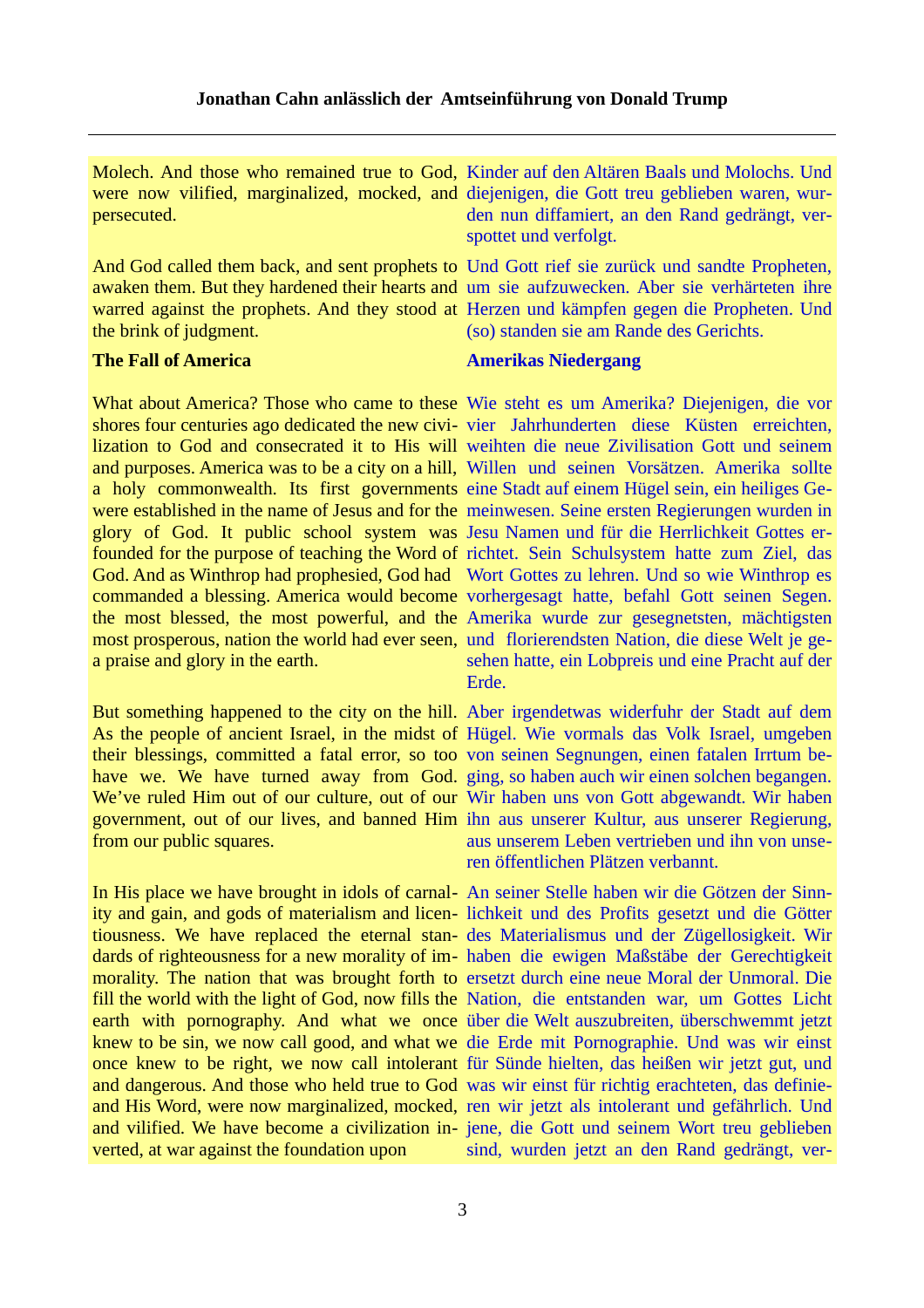God of its foundation.

We have descended to the darkest of sins. Israel Wir haben uns in die Abgründe der Sünde begekilled thousands of its children on the altars of ben. Israel tötete Tausende seiner Kinder auf den Baal. But we have killed millions. We've offered Altären des Baal. Aber wir haben Millionen geup our unborn children on the altars of self-ob-tötet. Wir haben unsere ungeborenen Kinder auf session. It was here in this city that their murder den Altären der Selbst-Besessenheit geopfert. Es was legalized forty four years ago. And their war hier in dieser Stadt, wo der Mord an ihnen blood cries out to Heaven against us.

If John Winthrop could now return, he would Könnte John Winthrop zurückkehren, er würde find his city on the hill darkened and progressing seine Stadt auf dem Hügel in Dunkelheit vorfinto judgment. For no nation can wage war against den und wie sie zum Gericht voranschreitet. the God of its blessings and expect those bless-Denn keine Nation kann Krieg gegen den Gott ings to remain.

### **The Last Eight Years**

A nation's apostasy cannot be blamed on any Für den Abfall einer Nation kann man keinem one leader. It is the nation that is ultimately ac-seiner Führer die Schuld geben. Letztlich liegt es countable. But an ungodly leader, a Jeroboam or in der Verantwortung der Nation. Aber ein gottan Ahab, can help turn a nation away from God, loser Führer wie Jerobeam oder Ahab kann dazu and deep and accelerate its departure. And a beitragen, dass eine Nation sich von Gott entgodly leader, a Hezekiah or a Josiah, can slow a fernt, und sich ihre Kursabweichung verstärkt nation's fall, or help lead it back to God. In the und beschleunigt. Und ein rechtschaffener Fühpast years eight years, America's spiritual fall rer, ein Hesekia oder Josia, kann den Abfall eiand moral descent has both deepened and accelerated.

champion the killing of the unborn, and not only Nation dahin gebracht, die Tötung ungeborenen within its own borders, but in that of other na-Lebens zu verfechten, und dies nicht allein intions across the world.

The present administration has labored to strike Die gegenwärtige staatliche Verwaltung hat dadown the standards and order ordained by God für gekämpft, die Maßstäbe Gottes und seine concerning man and woman and marriage, not von ihm vorgegebene Ordnung in Bezug auf

which it had been established, and against the spottet und diffamiert. Wir haben uns zu einer Zivilisation verkehrt, die sich im Krieg gegen das Fundament, auf dem sie errichtet wurde, und gegen den Gott ihres Fundaments befindet.

> vor 44 Jahren legalisiert wurde. Und ihr Blut schreit gegen uns zum Himmel.

> führen, der sie gesegnet hat und erwarten, dass diese Segnungen weiter Bestand haben könnten.

# **Die letzten acht Jahre**

ner Nation bremsen oder sogar mithelfen, sie zurück zu Gott zu führen. In den vergangenen acht Jahren hat sich Amerikas geistlicher Niedergang und moralischer Zerfall sowohl verstärkt als auch beschleunigt.

The present administration has led this nation to Die gegenwärtige staatliche Verwaltung hat die nerhalb der eigenen Grenzen, sondern auch bei anderen Völkern dieser Welt.

only within these borders, but around the world. Mann und Frau und die Ehe niederzuschlagen, nicht allein innerhalb der eigenen Grenzen, sondern rund um den Erdball.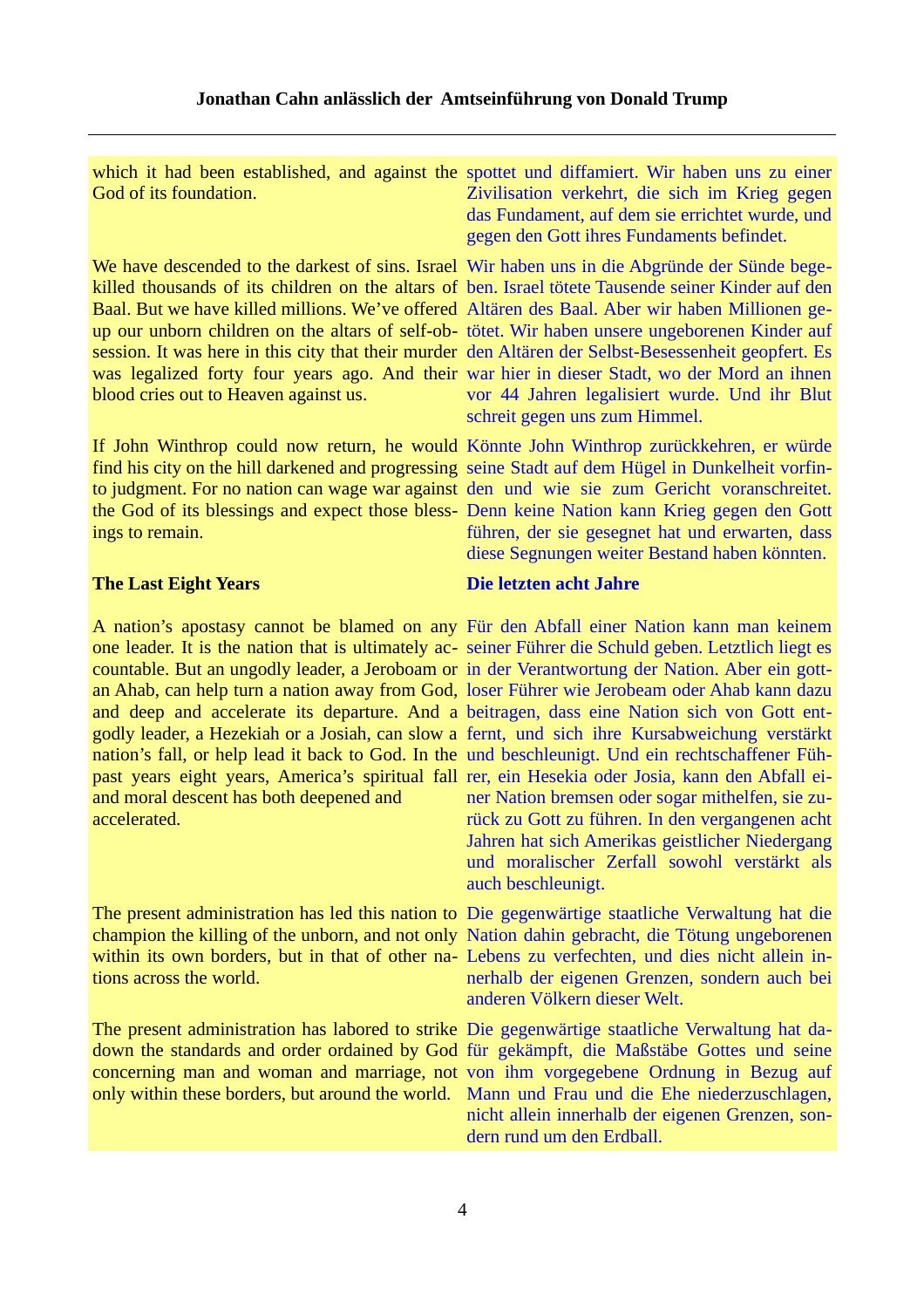Under the present administration, relations be- Unter der gegenwärtigen staatlichen Verwaltung tween the United States and Israel have been haben die Beziehungen zwischen den Vereinigbrought to their lowest point in the history of the ten Staaten und Israel ihren Tiefpunkt in der Getwo nations. And the administration's parting schichte beider Nationen erreicht. Und das Abgift to the Jewish nation was to abandon it at the schiedsgeschenk dieser Regierung war es, das United Nations, to allow and even foster a reso-jüdische Volk den Vereinten Nationen auszulielution declaring that Israel's ancient holy city fern, und eine Resolution nicht nur zuzulassen, Jerusalem, belonged not to Israel, but was, sondern aktiv zu unterstützen, in der es heißt, Isquote, "Palestinian territory." In this way too, raels alte heilige Stadt Jerusalem gehöre nicht zu the present administration was waging war Israel, sondern sei, Zitat, "palästinensisches Geagainst the Word of God.

the Soviet Union and Communist China, gov-Roms bis zur Sowjetunion und einem kommuernments at war with God have not only perse-nistischen China befanden sich die Regierungen cuted His people, but have used the powers of mit Gott im Krieg. Dabei haben sie nicht nur state to coerce them to desecrate their faith and Gottes Volk verfolgt, sondern auch die Staatsgecommit acts against the commands of God.

And now in the United States of America, under Und jetzt hat hier in den USA die Regierung unthe present administration, the government has ter der gegenwärtigen Administration die Staatsused the powers of state to force believers to gewalt dazu genutzt, die Gläubigen zum Verstoß commit acts against the commandments of God, gegen die Gebote Gottes zu zwingen und sich so to take part in the overturning and destruction of an der Beseitigung und der Zerstörung von Got-God's sacred order of marriage, to pay for and tes heiliger Ordnung der Ehe zu beteiligen, für become accomplices in the murder of the un- den Mord am ungeborenen Leben zu bezahlen born.

And for the first time in American history, those Und zum ersten Mal in Amerikas Geschichte who refused to violate the Word of God, faced waren diejenigen, die sich weigerten, Gottes being put in prison by the state. And of their im-Wort zu brechen, damit konfrontiert, dass dieser prisonment, the present administration issued its Staat sie ins Gefängnis werfen würde. Und auf blessing.

But in a very short time, the present administra-Aber sehr bald wird die gegenwärtige Administion will cease to be the present administration.

#### **America at the Threshold**

The stakes of this election could not have been Die Wetteinsätze auf den Ausgang dieser Wahl any higher. The Democratic campaign for the hätten nicht höher sein können. Die Kampagne presidency was a battle to seal the changes en-der Demokraten um die Präsidentschaft war ein acted in the past eight years into permanency. At Kampf dafür, die in den vergangenen acht Jahstake was the appointing of the Supreme Court ren in die Wege geleiteten Änderungen auf Daujustices who would determine America's future er festzuschreiben. Auf dem Spiel stand die

biet". Auch in dieser Weise hat die gegenwärtige Regierung Krieg gegen Gottes Wort geführt.

From the days of pagan Babylon and Rome, to Von den Tagen eines heidnischen Babylons und walt dafür genutzt, um den Glauben zu entheiligen und aktiv gegen die Gebote Gottes vorzugehen.

und sich so zu Komplizen zu machen.

der Basis von Freiheitsentzug gewährte die gegenwärtige Administration ihren "Segen".

tration aufhören, die gegenwärtige Administration zu sein.

#### **Amerika vor der Entscheidung**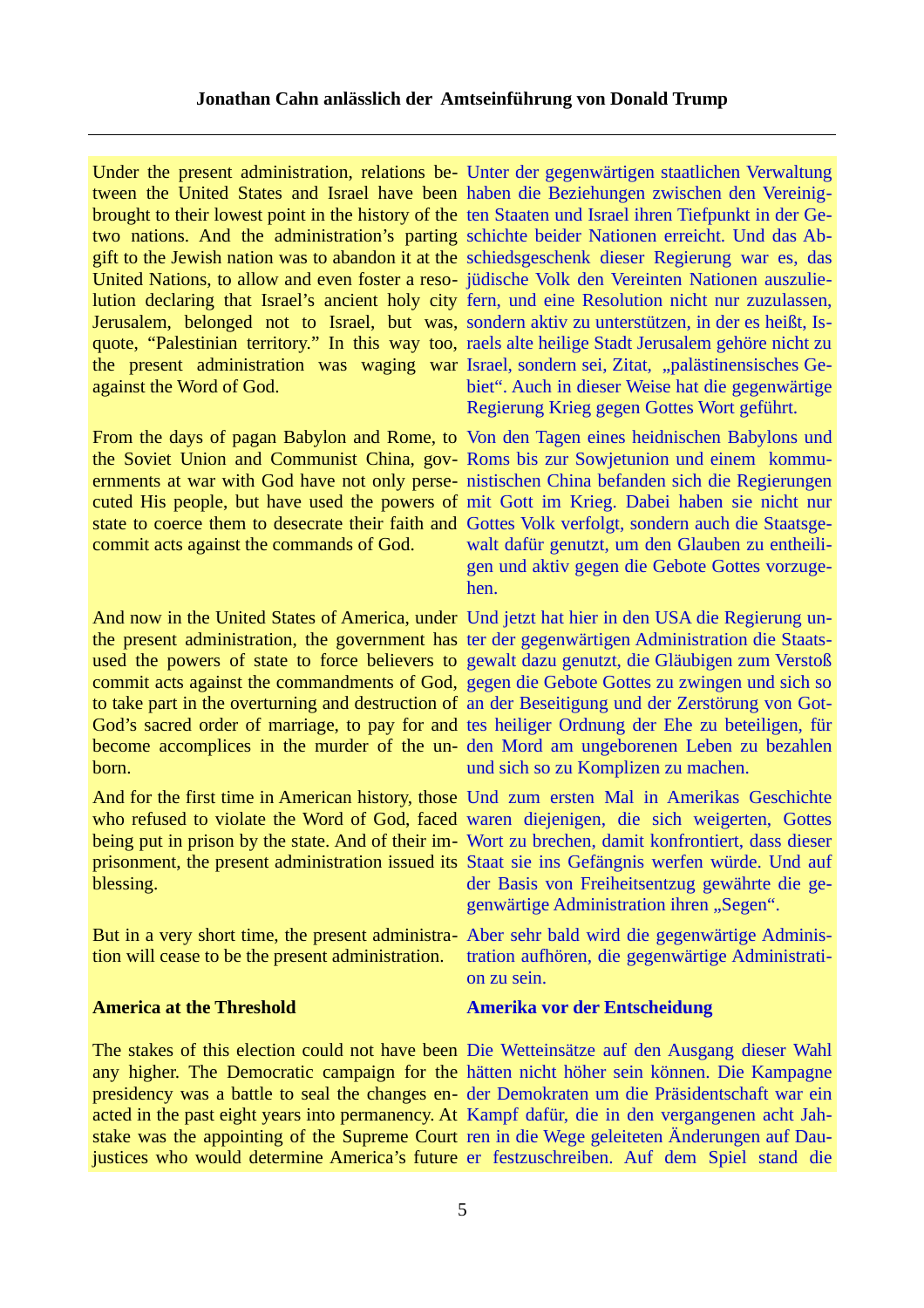| gious freedom.                            | as touching life and death, morality, and reli- Wahl der Richter für den Obersten Gerichtshof.<br>Diese Richter würden über Amerikas Zukunft in<br>Bezug auf Leben und Tod, Moral und religiöse<br>Freiheit entscheiden.                                                                                                                                                                                                                                                                                                                                                                                                                                                                                                                                                                                                                                                                                                                                              |
|-------------------------------------------|-----------------------------------------------------------------------------------------------------------------------------------------------------------------------------------------------------------------------------------------------------------------------------------------------------------------------------------------------------------------------------------------------------------------------------------------------------------------------------------------------------------------------------------------------------------------------------------------------------------------------------------------------------------------------------------------------------------------------------------------------------------------------------------------------------------------------------------------------------------------------------------------------------------------------------------------------------------------------|
| unborn children.                          | For the first time in history, the Democratic plat- Zum ersten Mal in der Geschichte rief die Seite<br>form called for the striking down of the Hyde der Demokraten dazu auf, das Hyde Amend-<br>Amendment, so that all Americans, could now ment <sup>5</sup> abzuschaffen, mit dem Ergebnis, dass alle<br>through their taxes, directly fund the murder of Amerikaner über ihre Steuern direkt den Mord<br>ungeborener Kinder finanzieren würden.                                                                                                                                                                                                                                                                                                                                                                                                                                                                                                                   |
| abortion could be expanded still further. | And for the first time in American history, a ma- Und zum ersten Mal in der Geschichte Amerikas<br>jor presidential candidate uttered these words: äußerte ein erstrangiger Präsidentschaftskandi-<br>"Deep seated religious beliefs must be dat sich wie folgt: "Tief verwurzelte religiöse<br>changed" The war against God had now Überzeugungen  müssen verändert werden<br>reached the stage that a mainstream candidate ". <sup>6</sup> Der Krieg gegen Gott hatte jetzt eine Stufe<br>for the presidency could call for the overruling erreicht, auf der ein Präsidentschaftskandidat aus<br>of God's word, and for the eradicating of faith. dem Mainstream zur Aufhebung von Gottes<br>And why was that faith to be altered? So that Wort und zur Auslöschung des Glaubens aufru-<br>fen konnte. Und mit welchem Ziel sollte der<br>Glaube verändert werden? Damit Abtreibung<br>noch weiter verbreitet werden könnte.                                        |
| God.                                      | America stood at the threshold in the face of an Amerika stand vor der Entscheidung: Die bevor-<br>election that threatened to establish for ages the stehende Wahl drohte die Erlasse des Abfalls<br>edicts of apostasy and the ways godlessness, and und die Wege der Gottlosigkeit für lange Zeit<br>an open war against the people and gospel of festzuschreiben und einen offenen Krieg gegen<br>das Volk Gottes und sein Evangelium zu führen.                                                                                                                                                                                                                                                                                                                                                                                                                                                                                                                  |
| <b>The Surprise</b>                       | Die Überraschung                                                                                                                                                                                                                                                                                                                                                                                                                                                                                                                                                                                                                                                                                                                                                                                                                                                                                                                                                      |
| the                                       | And then there was Donald Trump. There had Und dann war da noch Donald Trump. Es hatte<br>never been a candidate like him. Whatever it noch nie einen Kandidaten wie ihn gegeben.<br>was that one was never supposed to do when Was auch immer es war, was jemand, der sich<br>running for president, he did them all. Poll after um das Präsidentenamt bemühte, nie tun würde<br>poll after poll foretold a sure Democratic victory $-$ er hat es gemacht. Eine Umfrage nach der an-<br>if not a landslide. The only question was how deren sagte einen sicheren, wenn nicht sogar<br>much of a landslide and how much destruction einen erdrutschartigen Sieg der Demokraten vor-<br>Republican Party would incur. The aus. Die einzige Frage war, wie mächtig der Erd-<br>Democrats prepared for victory. The Republi- rutsch und wie groß der Schaden für die Repu-<br>cans prepared for defeat. And the media, the blikanische Partei sein würde. Die Demokraten |

pollsters, and the president prepared to be vindi-glaubten bereits, den Sieg in der Tasche zu haben. Die Republikaner rechneten mit einer Niederlage. Und die Medien, die Meinungsforscher und der Präsident fühlten sich bestätigt.

cated.

<span id="page-5-0"></span><sup>5</sup> Wikipedia: Das Hyde Amendment ist die Kurzbezeichnung für eine amerikanische bundesgesetzliche Regelung, die es bis auf wenige Ausnahmen untersagt, für Schwangerschaftsabbrüche staatliche Mittel bereitzustellen.

<span id="page-5-1"></span><sup>6</sup> Hillary Clinton sagte im April 2015 auf dem Women in the World Annual Summit im Kontext der Befürwortung von Abtreibung wörtlich: "... deep-seated cultural codes, religious beliefs and structural biases have to be changed."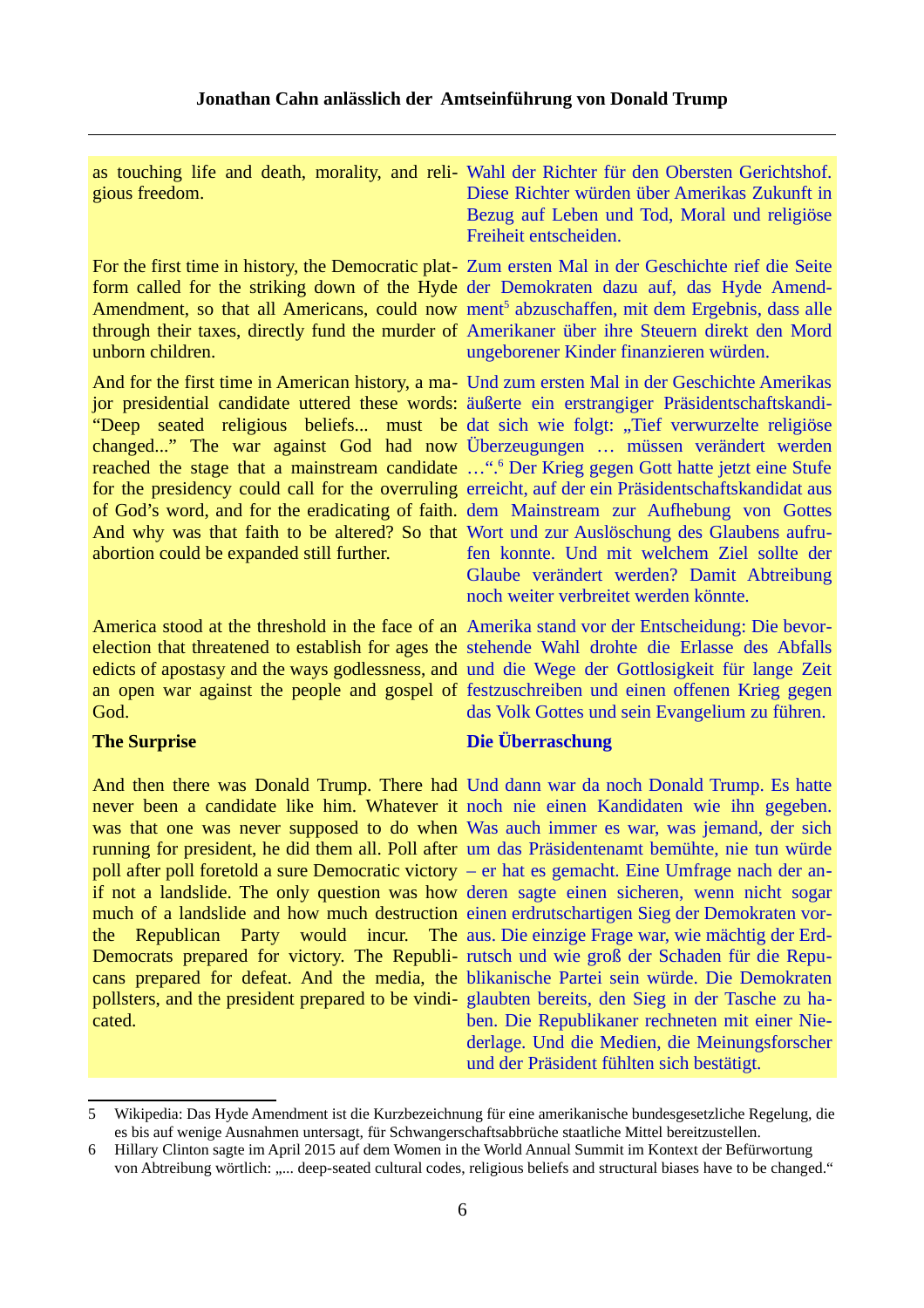But then something happened. And nobody was Aber dann geschah plötzlich etwas. Und keiner sure exactly what. The election took a strange wusste eigentlich genau, was es war. Die Wahl turn. And what everyone was sure could never nahm einen sonderbaren Verlauf. Und wovon jehappen... happened. The media was in shock. dermann überzeugt war, dass es niemals passie-Democrats were in shock. Obama was in shock. ren könnte … trat ein. Die Medien waren scho-The Republicans were in shock. And it appears ckiert. Die Demokraten waren schockiert. Obathat Donald Trump couldn't believe it happened ma war schockiert. Die Republikaner waren either.

But as it was written in ancient times, it is no Aber bis zum heutigen Tag ist das, was in früheless true to this day: "As high as the heavens are ren Zeiten aufgeschrieben wurde, nicht weniger above the earth, So are My ways higher than wahr: " ... sondern soviel der Himmel höher ist your ways. And My thoughts than your denn die Erde, so sind auch meine Wege höher thoughts."

And as we can bear witness today in the city of Und wir können heute, am 20. Januar 2017, hier Washington, on January 20, 2017 ... "With God, in Washington Zeugnis davon ablegen ... "Mit nothing... shall be... impossible."

Donald Trump had not lived the life a believer, Da Donald Trump bisher nicht das Leben eines and there was much concern among God's peo-gläubigen Menschen geführt hat, gab es unter ple. Can God use those who have not known or dem Volk Gottes viele Bedenken. Kann Gott walked with God to accomplish the purposes of jene benutzen, die ihn nicht kennen und nicht God? Can He choose them and anoint them to auf seinen Wegen gehen, um Gottes Vorsätze lead nations?

In Isaiah 45, God speaks to Cyrus, King of Per-In Jesaja 45 spricht Gott zu Kyrus, dem persisia: "Thus says the Lord to Cyrus His anointed, schen König. "So spricht der HERR zu seinem whom I have taken by the right hand... to open Gesalbten, zu Kyrus, den ich bei seiner Rechten doors so that gates will not be shut... The Lord ergriffen habe … um Türen vor ihm zu öffnen, God of Israel who calls you by your name for und Tore bleiben nicht verschlossen ... dass ich the sake of Jacob My servant, and Israel My der HERR bin, der dich bei deinem Namen ruft, chosen one, Though you have not known Me, I der Gott Israels. Wegen meines Knechtes Jakob have called you by name."

warrior Jehu, to be king over Israel. Jehu didn't resführer Jehu zum König über Israel zu salben.<sup>[8](#page-6-1)</sup> know God and was a man of fiery passion. But Jehu kannte Gott nicht und hatte ein unbe-God chose him and used him as a vessel, a ves- herrschtes Wesen. Aber Gott erwählte ihn und sel to cause the shaking of a nation and the end-benutze ihn als Gefäß, um eine Nation wach zu ing of the dynasty of Ahab and Jezebel, and the rütteln und die Dynastie Ahabs und Isebels und rule of the priests of Baal, along with their evil. die Herrschaft der Baals-Priester zusammen mit

schockiert. Und es scheint, selbst Donald Trump konnte es nicht glauben.

denn eure Wege und meine Gedanken denn eure Gedanken."[7](#page-6-0)

Gott wird nichts unmöglich sein".

auszuführen? Kann er sie auswählen und salben, damit sie Nationen anführen?

und Israels, meines Auserwählten, habe ich dich bei deinem Namen gerufen … ohne dass du mich erkannt hast."

The Lord called the prophet Elisha to anoint the Der Herr befahl dem Propheten Elisa, den Heeihren Bösen Taten zu beenden.

<span id="page-6-0"></span><sup>7</sup> Jes 55,9

<span id="page-6-1"></span><sup>8</sup> 2 Kö 9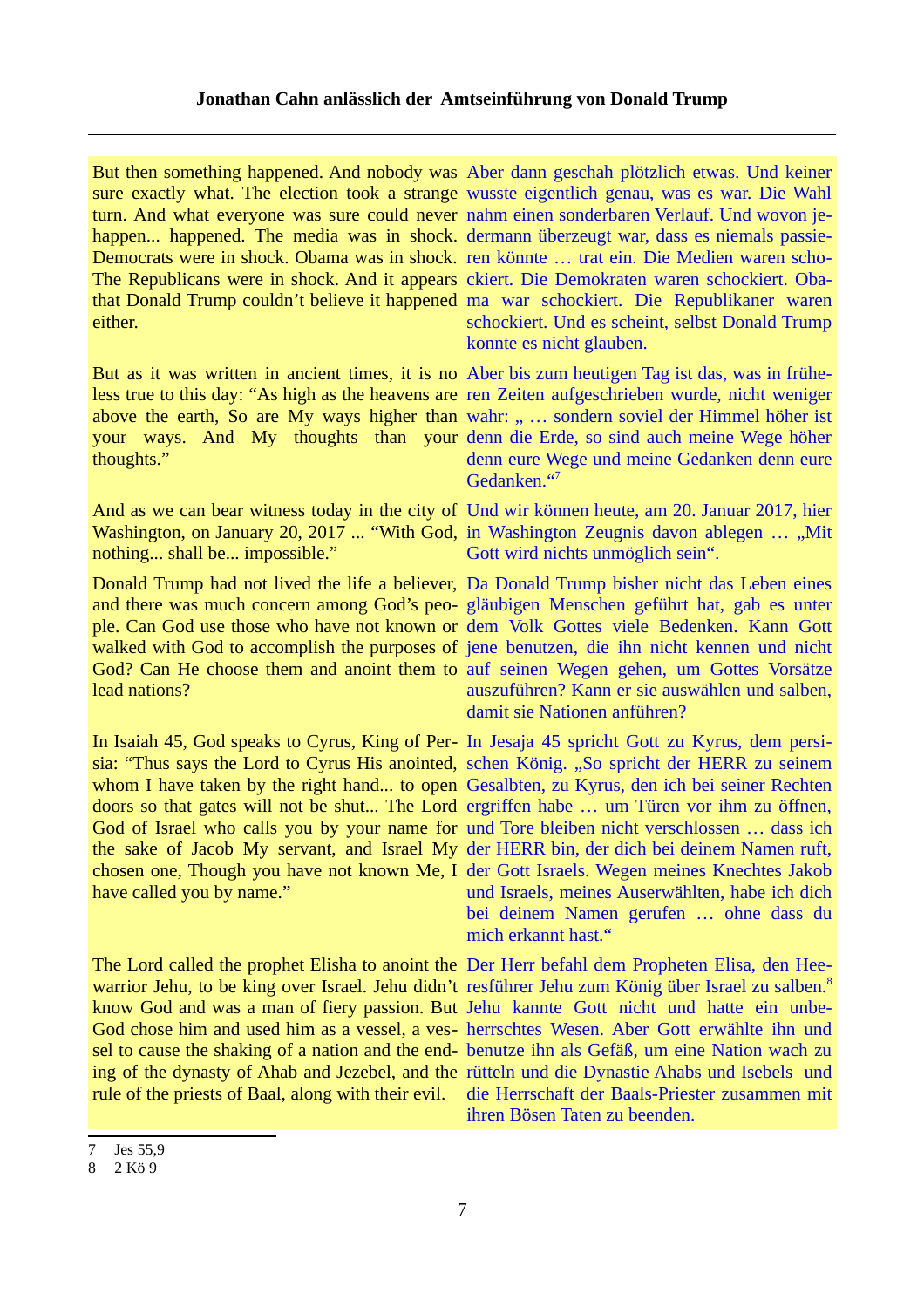the purposes of God.

were warring against His ways, God extended befand und das Volk gegen seine Wege rebellier-His mercy. He gave the people time to repent. te, verlängerte Gott seine Barmherzigkeit. Er ge-So too, in the days of our apostasy, God is giv-währte seinem Volk eine Zeit, um Buße zu tun. ing us a time to repent.

# **To Barack Obama in the Last Hour as Presi-An Barack Obama, in der letzten Stunde als dent**

have witnessed, and of what we must do as we worüber wir Zeugnis abgelegt haben, und dargo forth from here, and of what lies ahead, we über spreche, was wir tun müssen, wenn wir von must first speak to that which is about to lie be-hier fortgehen, und darüber, was vor uns liegt, hind, namely this administration. On the day of wird über das zu reden sein, was in Kürze Verthe last Presidential Inauguration, I asked a gangenheit sein wird, insbesondere diese Admiquestion of President Obama. Now as we ap-nistration. Am Tag der letzten Amtseinführung proach the President's last hour, there are other hatte ich Präsident Obama eine Frage gestellt. questions that must be asked. These words are Jetzt, da wir seine letzte Stunde im Amt vor uns being recorded and now he will have more time haben, muss ich noch weitere Fragen stellen. to see it.

you approach the last hour of your presidency, spekt, die letzte Stunde Ihrer Präsidentschaft hat you were shocked by the outcome of the elec-geschlagen. Sie waren schockiert über den tion. And it now appears that your legacy will Wahlausgang. Und nun scheint es so, als ob Ihr largely be undone.

You came to the presidency claiming that as a Sie traten die Präsidentschaft mit dem Verspre-Christian you could not support the ending of chen an, dass Sie es als Christ nicht unterstützen marriage as it had always been known. And then könnten, die Ehe in ihrer bisherigen Form zu beyou did everything in your power to end that enden. Und dann taten Sie alles in Ihrer Macht very thing. And then you sought to force believ-stehende, um genau diese Sache zu beenden. ers to take part in that very thing you said a be-Und außerdem war es Ihr Bestreben, gläubige liever could not support because of God. And Menschen dazu zu zwingen, sich an etwas zu then, those who would not take part of it, you beteiligen, von dem Sie sagten, ein gläubiger sought to punish them.

God can and has used such men as His vessels – Gott konnte und kann solche Männer als seine for the sake of His kingdom and His people. And Gefäße gebrauchen – um seines Reiches und um now we must pray for Donald Trump, that he seines Volkes willen. Und jetzt müssen wir für will fully yield his life to be used as a vessel for Donald Trump beten, dass er sein Leben voll und ganz dafür einsetzt, um als Gefäß für Gottes Absichten gebraucht zu werden.

In the days of Israel's apostasy, when the people Zu der Zeit, als Israel sich im Abfall von Gott So gibt Gott auch uns, in den Tagen unseres Abfalls, eine Zeitspanne, um Buße zu tun.

# **Präsident**

Before I speak of the significance of what we Bevor ich auf die Bedeutung dessen eingehe, Meine Worte hier werden aufgezeichnet, und jetzt wird er mehr Zeit haben, darauf zu achten.

President Obama, with all respect that is due, as Präsident Obama, bei allem gebührendem Re-Vermächtnis in großen Teilen zunichte gemacht werden wird.

> Mensch, der sich auf Gott beruft, könne das nicht unterstützen. Und darüber hinaus haben Sie versucht, diejenigen zu bestrafen, die sich nicht daran beteiligen wollten.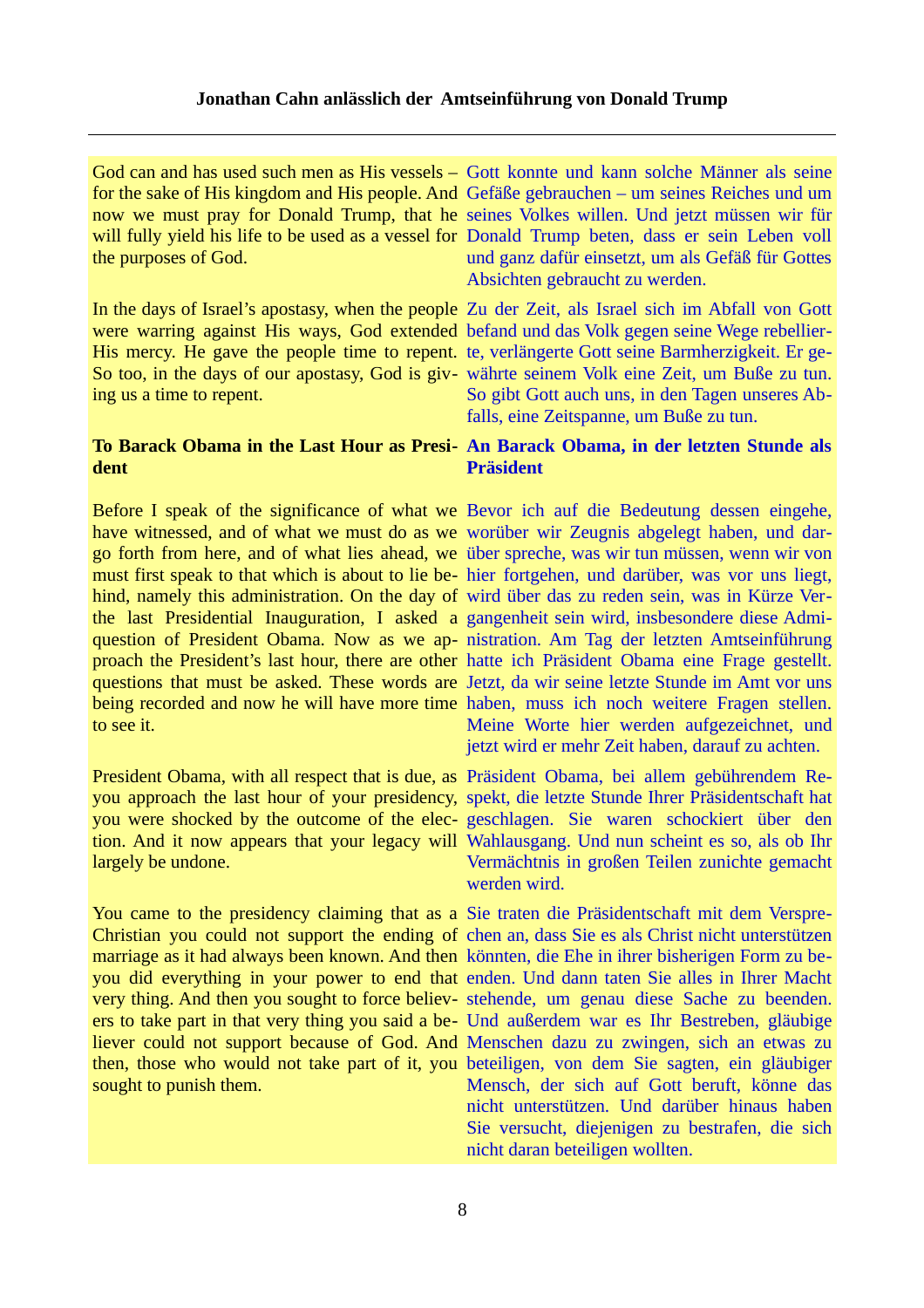such things?

You came to the presidency speaking of toler-Als Sie Ihr Präsidentenamt antraten, sprachen ance. And yet you showed no tolerance for the Sie von Toleranz. Und dennoch zeigten Sie keilives of the unborn. But you zealously fought to ne Toleranz für das Leben von Ungeborenen. defend the carrying out of their murder and, be-Statt dessen setzten Sie sich leidenschaftlich dayond that, to expand their murder around the für ein, ihre Ermordung zu verteidigen und, world.

And then you went farther. You sought to force Aber Sie sind noch weiter gegangen. Es war Ihr God's people to partake in the killing of the un-Bestreben, Gottes Volk zwangsweise an der Erborn, to pay for their deaths. You even took them mordung ungeborenen Lebens zu beteiligen, into court to coerce them into doing it.

If one has any fear of God, how can one do such Wenn jemand auch nur ein Mindestmaß an Gotthings?

President Obama, on the day when marriage as Präsident Obama, an dem Tag, als die Ehe, so we know it, as ordained in the Word of God, wie wir sie kennen, wie sie im Wort Gottes defiwas, with your help, struck down in this land, niert ist, mit Ihrer Unterstützung in diesem Land you celebrated it by lighting up the White House niedergeschlagen wurde, da haben Sie das gefeiin the colors of the rainbow. Did you not know ert: Sie ließen das Weiße Haus in den Farben des that the rainbow does not belong to man – or to Regenbogens erstrahlen. Wussten Sie nicht, dass any movement of man? The rainbow... belongs der Regenbogen nicht dem Menschen gehört – to God. It is the sacred sign of God's covenant, oder irgendeiner Bewegung? Der Regenbogen and the sacred colors of His throne?

If you believe that God is real, how could you Wenn Sie glauben, dass Gott Wirklichkeit ist, use the sign of God to celebrate the striking wie können Sie es dann wagen, das Zeichen down of the Word of God? And if you dishonor Gottes zu benutzen, um die Niederschlagung des His throne, will He not dishonor yours?

If you overturn the edicts of God, should you be Wenn Sie die Erlasse Gottes aufheben, dann surprised that your own edicts will now be over-sollten Sie sich nicht wundern, dass Ihre eigenen turned? And if you strike down the precepts of Erlasse jetzt rückgängig gemacht werden. Und God, will not your own precepts be struck wenn Sie Gottes Anweisungen zunichte machen, down?

# **The Covenant of Abraham**

If one believes that God is real, how can one do Wenn jemand glaubt, dass Gott real ist, wie kann er dann so etwas tun?

> nicht genug, ihre Ermordung rund um den Globus auszudehnen.

> dem es für die Tötungen zahlen sollte. Sie strengten sogar einen Gerichtsprozess an, um es zur Zahlung zu zwingen.

> tesfurcht besitzt, wie kann er dann so etwas tun?

gehört Gott. Er ist das heilige Zeichen von Gottes Bund und seinem Thron.

Wortes Gottes zu feiern? Und wenn Sie seinen Thron entehren, wird er dann nicht auch Ihren entehren?

müssen Sie dann nicht damit rechnen, dass jetzt Ihre eigenen Anweisungen zu Fall gebracht werden?

# **Abrahams Bund**

You launched accusations against the leader of Sie haben gegen den Führer Israels in einer Wei-Israel in a way you never have against the lead-se Anschuldigungen erhoben, wie Sie es nie zu-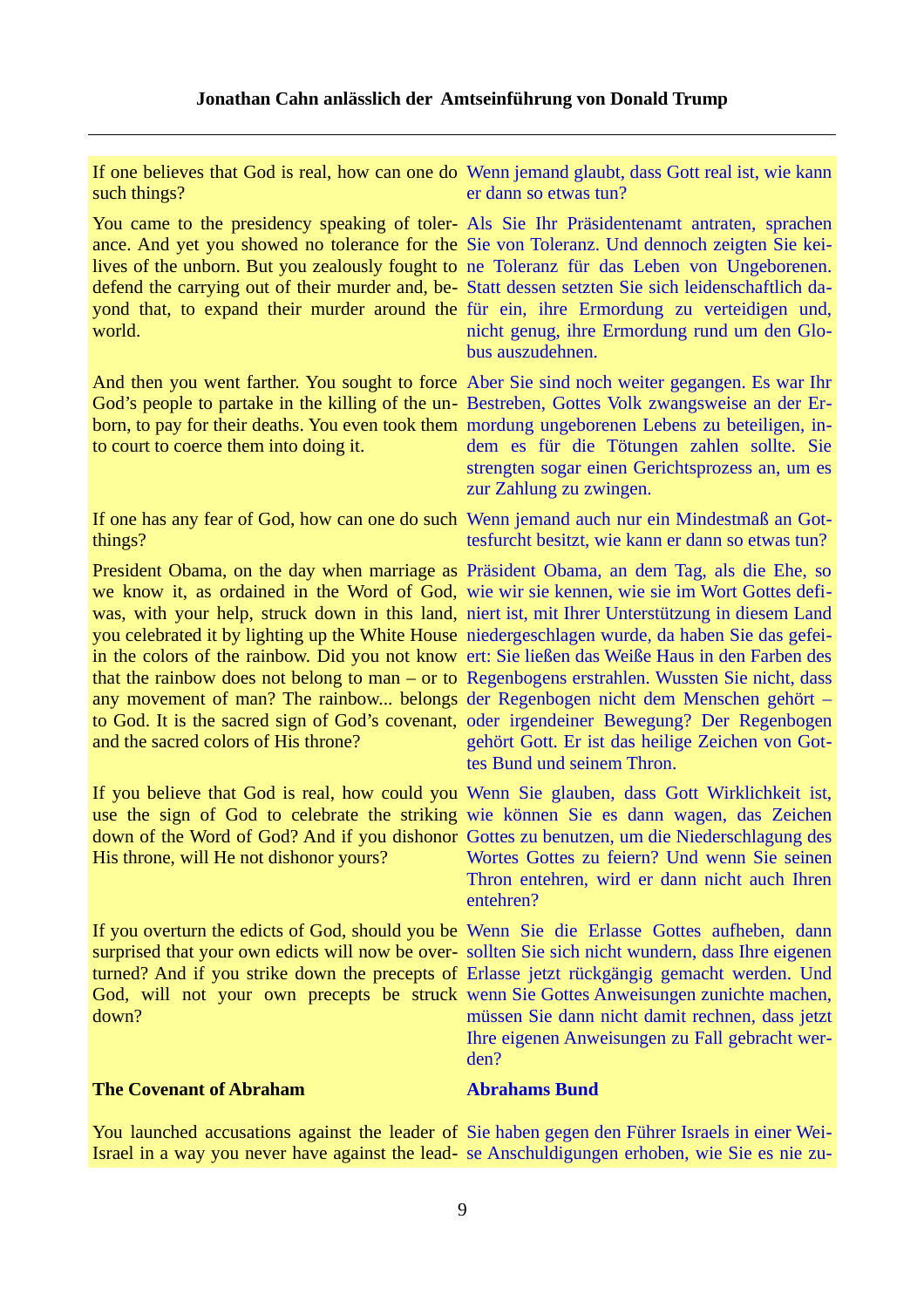| had no right to Jerusalem.                                                                                   | ers of enemy nations. You took part in isolating vor gegen Führer feindlicher Nationen getan ha-<br>and condemning Israel before the world, and ad- ben. Sie haben sich daran beteiligt, Israel zu iso-<br>vancing a resolution that proclaimed that Israel lieren und vor der Weltöffentlichkeit zu verurtei-<br>len. Sie haben eine Resolution auf den Weg ge-<br>bracht, gemäß der Israel keinen Anspruch auf Je-<br>rusalem habe.                                                                                                                                                                                                                                                                                                                                   |
|--------------------------------------------------------------------------------------------------------------|-------------------------------------------------------------------------------------------------------------------------------------------------------------------------------------------------------------------------------------------------------------------------------------------------------------------------------------------------------------------------------------------------------------------------------------------------------------------------------------------------------------------------------------------------------------------------------------------------------------------------------------------------------------------------------------------------------------------------------------------------------------------------|
| of God says concerning Jerusalem?                                                                            | If one has ever read the Bible, how could one Wie kann jemand, der jemals die Bibel gelesen<br>foster such a thing? Did you miss what the Word hat, so etwas unterstützen? Haben Sie nicht mit-<br>bekommen, was das Wort Gottes über Jerusalem<br>sagt?                                                                                                                                                                                                                                                                                                                                                                                                                                                                                                                |
| rael.                                                                                                        | There is only one who has authority over Es gibt nur einen, der über Jerusalem Autorität<br>Jerusalem. And it is not the United Nations. It is besitzt. Und das sind nicht die Vereinten Natio-<br>not the European Union. And it is not you. There nen. Es ist auch nicht die Europäische Union.<br>is only one. And His name is the Lord, God of Und Sie sind es auch nicht. Es gibt nur einen.<br>Abraham, Isaac, and Jacob – the Holy One of Is- Und sein Name ist der Herr, der Gott Abrahams,<br>Isaaks und Jakobs – der Heilige Israels.                                                                                                                                                                                                                         |
| has issued His own response He vetoes it.                                                                    | Long before there was a United Nations or a Lange vor den Vereinten Nationen, den Verei-<br>United States, or any of the nations that cast this nigten Staaten oder irgend einer anderen Nation,<br>vote, the Lord issued His own resolution con- die dafür gestimmt haben, brachte der Herr seine<br>cerning Jerusalem. And no law, no executive or-eigene Resolution in Bezug auf Jerusalem auf<br>der, and no U.N. vote will ever overturn it. And den Weg. Und kein Gesetz, keine präsidiale Ver-<br>concerning that U.N. resolution, the Almighty fügung und keine UN-Entscheidung wird diese<br>jemals außer Kraft setzen. Und was eben diese<br>UN-Resolution betrifft: Der Allmächtige hat dar-<br>auf schon seine Antwort gegeben $-$ er legt ein<br>Veto ein. |
| to Israel, shall be done to you.                                                                             | Four thousand years ago God made a covenant Vor viertausend Jahren schloss Gott mit Abra-<br>with Abraham, that states that whatever you do ham einen Bund, in dem es heißt, dass einem all<br>das widerfährt, was man Israel antut.                                                                                                                                                                                                                                                                                                                                                                                                                                                                                                                                    |
| within the borders of a sovereign nation, Israel. nehmen, die innerhalb der Grenzen des souverä-<br>tanyahu. | You sought to intervene in an election held Sie haben versucht, auf eine Wahl Einfluss zu<br>Therefore should you now be surprised if God nen Staates Israel abgehalten wurde. Sollten Sie<br>intervenes in the election in your own borders? also überrascht sein, wenn Gott in eine Wahl in-<br>You sought through Israel's election to nullify nerhalb Ihrer eigenen Grenzen eingreift? Sie<br>the stands and legacy of its leader, Benjamin Ne- versuchten die Wahl in Israel so zu beeinflussen,<br>dass die Standpunkte und das Vermächtnis sei-<br>nes Führers, Benjamin Netanjahu, zunichte ge-<br>macht würden.                                                                                                                                                |
| legacy?                                                                                                      | So should you now be surprised if God through Sollten Sie daher jetzt überrascht sein, wenn<br>the American election overturns the actions and Gott mit dem amerikanischen Wahlergebnis die<br>positions of your government and nullify your Maßnahmen und Positionen Ihrer Regierung<br>kippt und Ihr Vermächtnis ausradiert?                                                                                                                                                                                                                                                                                                                                                                                                                                          |
|                                                                                                              | Despite how you treated the name of God, the Ganz gleich, wie Sie mit dem Namen Gottes,<br>Word of God, the ways of God, the hand of God, mit dem Wort Gottes, den Wegen Gottes, der                                                                                                                                                                                                                                                                                                                                                                                                                                                                                                                                                                                    |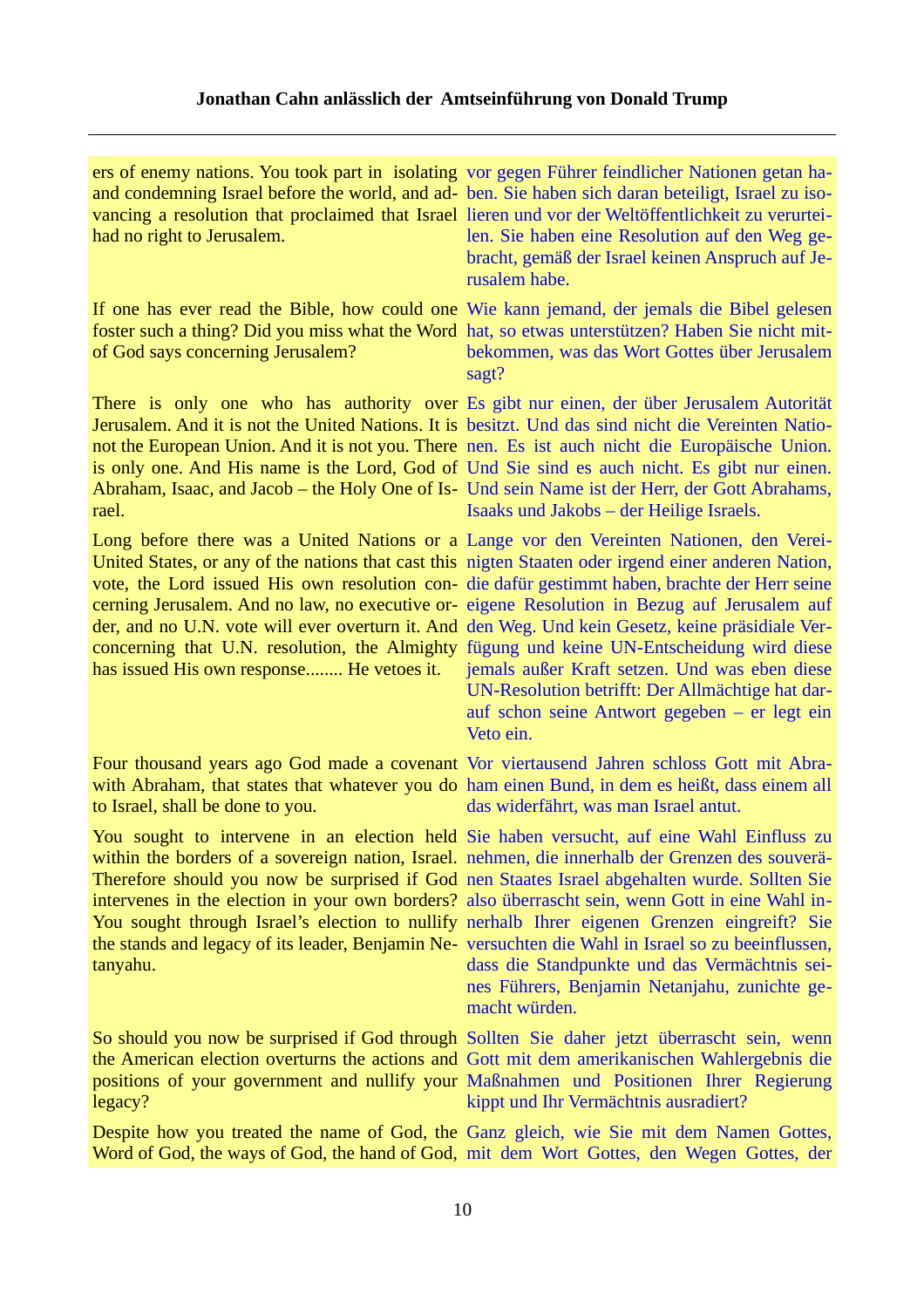and the people and kingdom of God, the incon-Hand Gottes und dem Volk Gottes und seinem His ways are eternal, His hand is mighty, and heit ist: Gott ist real, sein Wort ist wahr, seine will not overcome it.

Mr. President, I am here to report to you good Herr Präsident, ich bin hier, um Ihnen gute Neunews – the God of Israel is alive and well and igkeiten zu verkünden: Der Gott Israels ist am His arm is strong, to the rising up and casting Leben und es geht ihm gut und sein Arm ist down of kings and kingdoms, governments and stark, um Könige und Königreiche, Regierungen administrations. You don't think He can do that? und Administrationen entstehen und sie wieder To paraphrase your own words – Yes He Can!

### **The Three-Thousand-Year-Old Word**

in front of the temple and prayed for his nation, vor dem Tempel, um für sein Volk zu beten: that if it the people of Israel ever departed from Würde das Volk Israel jemals sich von Gott und God and His ways, that the Lord would have seinen Wegen abwenden, sollte der Herr barmmercy on them. And God answered His prayer herzig mit ihnen sein. Und Gott antwortete auf with these words: "If My people who are called sein Gebet mit diesen Worten: " ... und mein by name will humble themselves and pray, and Volk sich demütigt, das nach meinem Namen seek My face, and turn from their evil ways, I genannt ist, dass sie beten und mein Angesicht will hear from Heaven, I will forgive their sin, suchen und sich von ihren bösen Wegen bekehand I will heal their land."

Thirty seven years ago America was in deep cri-Vor 37 Jahren befand sich Amerika in einer sis. Its economy was in shambles, inflation was schweren Krise. Die Wirtschaft lag am Boden, in double digits as was unemployment. And die Inflationsrate und die Arbeitslosenquote waaround the world, the nation's prestige and ren zweistellig. Und auf der ganze Erde schwanpower were crumbling. The Soviet Union was den Ansehen und Macht der Nation. Die Sowjetadvancing. And over fifty Americans were taken union machte Fortschritte. Und über 50 Amerihostage in Iran.

Every day Americans turned on their television Jeden Tag, wenn die Amerikaner ihre Fernsehgesets to see multitudes across the world chanting räte einschalteten, konnten sie überall auf der "Death to America. Death to America. And then Welt die Sprechchöre hören: "Tod für Amerika. the president sent in a rescue mission. But it Tod für Amerika". Und dann unternahm der Präended in disaster. The helicopters crashed in the sident eine Rettungsaktion. Aber diese endete in desert and the bodies of American soldiers were einer Katastrophe. Die Hubschrauber stürzten in now displayed in front of the world. America der Wüste ab und die ganze Welt sah die Leiwas helpless, and a gloom fell upon the nation.

venient truth is – God is real, His Word is true, Reich umgegangen sind – die unbequeme Wahr-His kingdom is without end, and the darkness Wege sind ewig, seine Hand ist mächtig, und sein Reich hat kein Ende und die Dunkelheit wird es nicht überwinden.

> untergehen zu lassen. Sie glauben nicht, dass er das tun könnte? Um es mit Ihren eigenen Worten zu sagen: Ja, er kann!

# **Ein Wort, das dreitausend Jahre alt ist**

Three thousand years ago, King Solomon stood Vor dreitausend Jahren stand der König Salomo ren werden: so will ich vom Himmel hören und ihre Sünde vergeben und ihr Land heilen. "[9](#page-10-0)

> kaner waren im Iran als Geiseln genommen worden.

> chen amerikanischer Soldaten. Amerika war hilflos, und Schwermut überschattete die Nation.

<span id="page-10-0"></span><sup>9</sup> 2Chr 7,14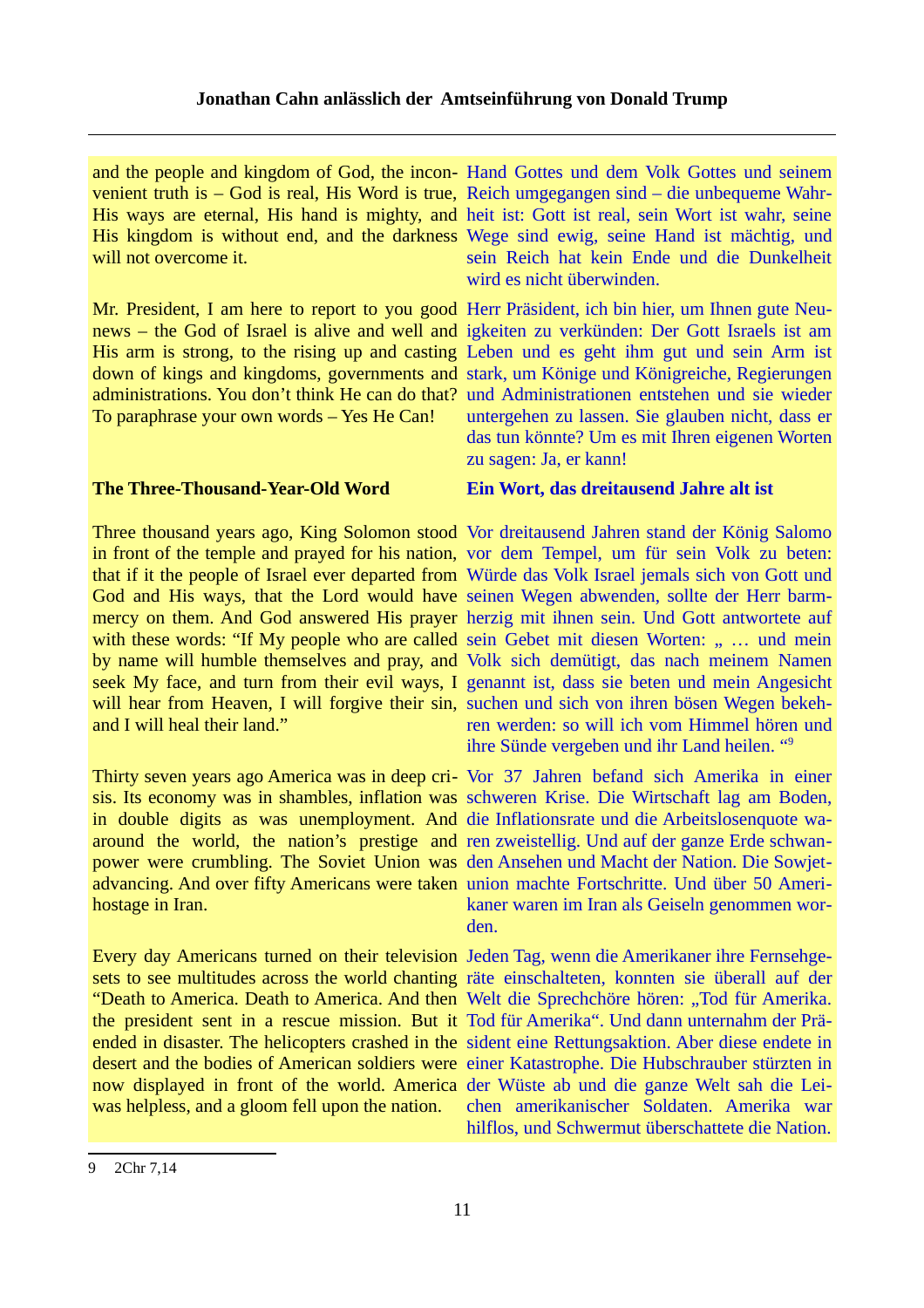who are called by My name."

#### **The Gathering**

ble themselves and pray, to seek His face, to turn de, um sich zu demütigen und zu beten, um sein

Two prayers were foremost above all, one, that Es ging vor allem um zwei Anliegen. Zum einen where America's military was helpless, God sollte Gott, weil Amerikas Militär hilflos war, would by His own hand set the hostages free. durch seine eigene Hand die Geiseln befreien. And, two, with the multitude lifting up their Zum anderen sollte Gott, während die Menge hands toward the western side of the Capitol ihre Hände in Richtung Westseite des Kapitols Building, that God would bring to Washington, erhob, jene nach Washington bringen, die er für those of His choosing to lead the government.

election and there was a revolution at the polls. Präsidenten statt, und bei den Umfragen gab es values were swept into power.

Foremost among them was Ronald Reagan. On In der ersten Reihe dieser stand Ronald Reagan. Inaugural Day, 1981, Reagan made a change. He Am Tag der Amtseinführung im Jahr 1981 sorgaltered the location of the Inauguration from the te Reagan für eine Änderung. Er verlegte den eastern terrace of the Capitol Building, where it Ort der Einführung von der östlichen Terrasse had always been, to the western terrace, where it des Kapitols, wo die Feier bisher immer stattgehas been ever since.

And as he stood on the western terrace, he was Und als er auf der westlichen Terrasse stand, war now facing the very place where the believers sein Blick genau auf den Platz gerichtet, auf had gathered that day to pray. He was standing dem die Gläubigen sich an jenem Tag zum Geon the very spot to which they had pointed their bet versammelt hatten. Er stand genau an dem hands as they asked God to bring into power Ort, zu dem hin sie mit ihren Händen gezeigt those of His choosing. God was answering the hatten, als sie Gott darum baten, die an die prayer in the very place it was prayed.

And then, the hostages were released from Iran Und in derselben Stunde wurden die Geiseln im

It was then that believers gathered from across Damals versammelten sich gläubige Menschen the country to this city with the hope of one aus dem ganzen Land in dieser Stadt. Ihre Hoff-Scripture that was proclaimed that day over and nung war auf einen Vers gegründet, den sie den over again, 2 Chronicles 7:14: "If My people ganzen Tag immer und immer wieder proklamierten, 2. Chronik 7,14: " ... mein Volk, das nach meinem Namen genannt ist."

### **Die Zusammenkunft**

They gathered on the Washington Mall to hum-Sie versammelten sich auf der Nationalpromenafrom their evil ways, and to cry out for America. Angesicht zu suchen, um sich von ihren bösen Weg abzuwenden und um Hilfe für Amerika zu erflehen.

die Führung der Regierung auserwählt hatte.

That following autumn came the presidential Im darauf folgenden Herbst fand die Wahl des Those candidates supporting Judeo-Christian eine Revolution. Jene Kandidaten, welche jüdisch-christliche Werte unterstützten, kamen an die Macht.

> funden hatte, auf die westliche Terrasse, auf der die Einführung seitdem abgehalten wird.

> Macht zu bringen, die er erwählt hatte. Gott hatte das Gebet genau an dem Ort, an dem es gebetet wurde, beantwortet.

in that very same hour. The two prayers were an-Iran frei gelassen. Beide Gebete wurden zur selswered at the same time and in the same place ben Zeit und am selben Ort beantwortet, an dem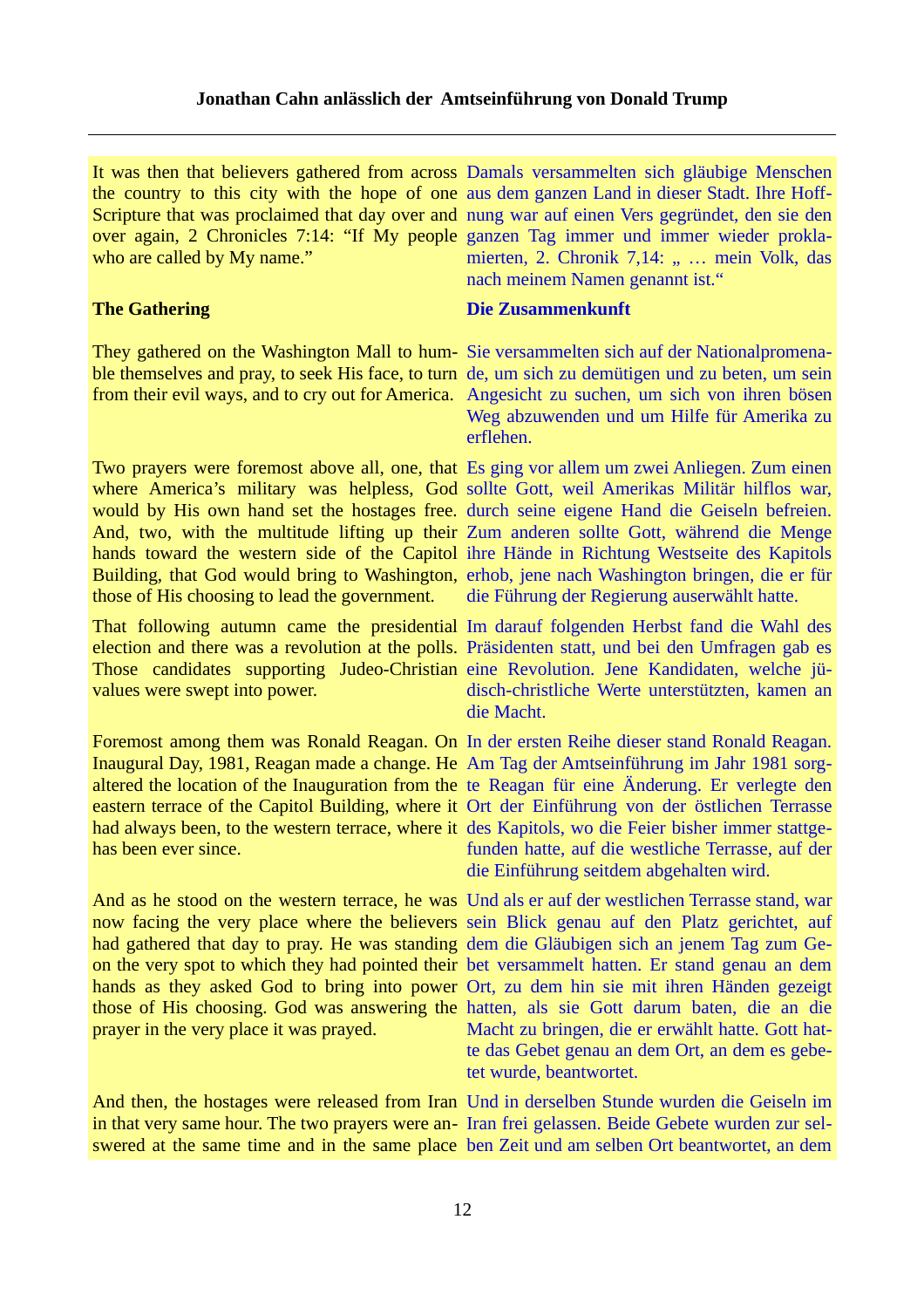where they had been lifted up to God. sie Gott dargebracht worden waren.

# **The Left Hand of God**

With the raising of Reagan's right hand to take Als Reagan seine rechte Hand zum Amtseid erthe oath of presidency, America's history hob, änderte sich Amerikas Geschichte und dachanged, as did the history of the world. Ameri-mit die der ganzen Welt. Die wirtschaftliche und can economic power rebounded, as did Ameri-die militärische Stärke Amerikas kamen zurück, can military power, and American prestige und sein Ansehen in der Welt wuchs erneut. Sein around the world. Its arch-nemesis, the Soviet Erzfeind, die Sowjetunion, begann zu taumeln Union, began to collapse, leaving America the und Amerika war am Ende die einzige Superworld's only superpower. It was called morning macht der Welt. In Amerika war ein neuer Morin America.

And it all began, and the history of the world Und alles fing damit an, dass die Geschichte der changed, on that solitary moment when Reagan Welt sich änderte, als Reagan in diesem einzigraised his right hand. But there was a mystery to artigen Moment seine rechte Hand hob. Aber in that moment, a mystery the world never saw, a diesem Augenblick liegt ein Geheimnis verbormystery that resting on Reagan's left hand, and gen, das die Welt nie erkannte, ein Geheimnis, the left hand of God, the secret ways of the das mit Reagans linker Hand zu tun hatte und Almighty. And in the mystery of that moment mit der linken Hand Gottes, den verborgenen are the key to the changing of history. Reagan's Wegen des Allmächtigen. Und in dem Geheimleft hand was placed on the Bible – and not only nis dieses Augenblicks finden wir den Schlüssel, on the Bible, but on one particular verse in the der die Geschichte veränderte. Reagans linke Bible to which he was led. The history of the Hand lag auf der Bibel – aber nicht nur einfach world changed on a Scripture. What was it? It so, sondern sie zeigte auf einen ganz bestimmten was this:

humble themselves, and pray, and seek My face, nem Namen genannt ist, dass sie beten und mein and turn from their evil ways, I will hear from Angesicht suchen und sich von ihren bösen Weheaven, I will forgive their sin, and I will heal gen bekehren werden: so will ich vom Himmel their land."

His hand was resting on the exact same Scrip-Seine Hand ruhte auf genau demselben Vers, der ture proclaimed the day when believers came an dem Tag verkündet worden war, als gläubige from all over America to do that very thing in Menschen aus ganz Amerika gekommen waren, that very place. It was not politics that changed um genau das an genau diesem Ort zu tun. Es the world, or economics, or military power. It war nicht die Politik, die die Welt veränderte, was God. It was the hand of the Almighty, in an- oder die Wirtschaft oder militärische Macht. Es swer to the prayers of His people. And it war Gott. Es war die Hand des Allmächtigen, changed the course of world history.

### **Gottes linke Hand**

gen angebrochen.

Vers, zu dem er hingeführt worden war. Die Geschichte der Welt änderte sich durch einen Vers der Schrift. Welcher war das? Es war dieser:

If My people who are called by My name, will " ... und mein Volk sich demütigt, das nach meihören und ihre Sünde vergeben und ihr Land heilen."

> der die Gebete seines Volkes beantwortete. Und dies hat den Verlauf der Weltgeschichte verändert.

I know. I was there. And in the spring of this Ich weiß es, denn ich war da. Und im Frühjahr year, I returned to the Mall, for a gathering of dieses Jahres bin ich zu dieser Promenade zu-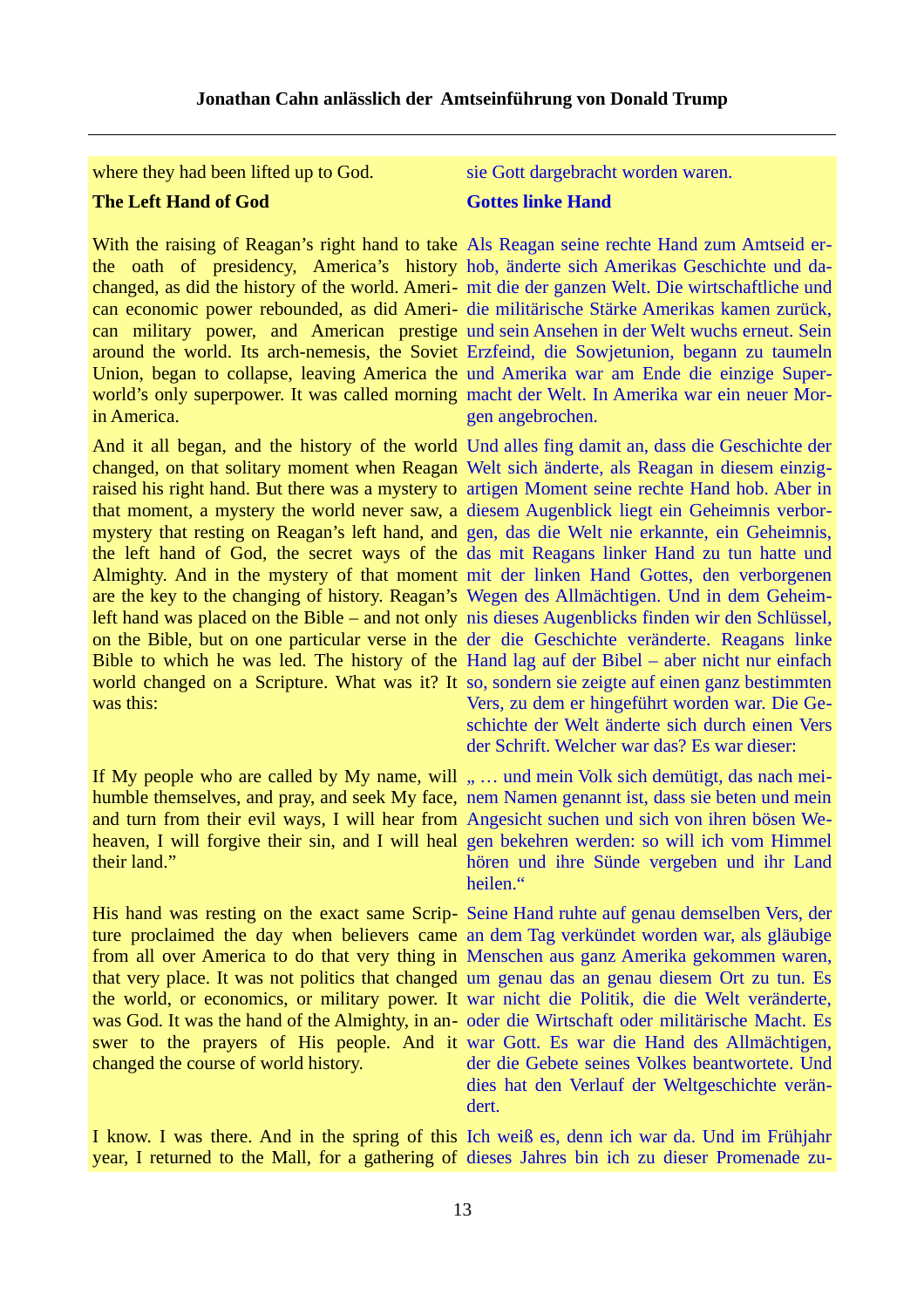prayer and intercession for America. And I led rückgekehrt, um an einer Versammlung teilzuthose gathered to turn to the Capitol Building nehmen, die für Amerika Gebet und Fürbitte and lift up their hands to the western terrace darbringen wollte. Ich leitete die Versammelten where the presidential inauguration would take dazu an, sich dem Kapitol zuzuwenden und ihre place – and pray for God to have His way in that Hände in Richtung der westlichen Terrasse zu Inauguration and in America.

believe what happened and the experts couldn't was in der letzten Wahl passiert war und die explain it. But there was a reason for what hap-Fachleute konnten es nicht erklären. Aber es gab pened. Against all odds, the people of God gath-einen Grund dafür. Entgegen allen Erwartungen ered to pray for the election – in small groups kam das Volk Gottes in Amerika und weltweit and large gatherings, around the nation and zusammen, um für die Wahl zu beten – in kleiacross the world.

What was it that all the experts and pollsters Was war es wohl, womit all die Meinungsformissed? The answer was 3000 years old: If My scher und Fachleute nicht gerechnet hatten? Die people who are called by My name will humble Antwort ist 3.000 Jahre alt: " ... und mein Volk themselves and pray and seek My face and turn sich demütigt, das nach meinem Namen genannt from their evil ways, then I will hear from ist, dass sie beten und mein Angesicht suchen heaven, I will forgive their sin, and I will heal und sich von ihren bösen Wegen bekehren wertheir land." For the power of prayer is stronger den: so will ich vom Himmel hören und ihre than kingdoms. And God is faithful. And His Sünde vergeben und ihr Land heilen." Denn die promises are true.

### **Charge to the New President**

shortly take your oath of office. As you are lifted Kürze den Amtseid ablegen werden. Sie sind up to become the most powerful man on earth, auserwählt, der mächtigste Mann auf dieser Erde remember always that it is the Almighty who zu sein. Deshalb behalten Sie immer im Gelifts up kings to the throne, and the Almighty dächtnis, dass es der Allmächtige ist, der Könige who removes them.

Your authority comes not from man but from Ihre Autorität kommt nicht von Menschen, son-God, the King above all kings. Therefore, sub- dern von Gott, dem König, der über allen Könimit your life to His authority and by His author-gen ist. Deshalb unterwerfen Sie Ihr Leben seiity you shall lead.

Do justly, love mercy, and walk humbly with Handeln Sie gerecht, lieben Sie Barmherzigkeit your God.

Your life has been a vessel of your will. Now it Ihr Leben ist bisher ein Gefäß Ihres eigenen Wil-

erheben, wo die Amtseinführung des Präsidenten stattfinden sollte. Und wir baten darum, dass Gott seinen Weg bei dieser Amtseinführung und mit Amerika haben möge.

And so in this last election, the pollsters couldn't Die Meinungsforscher konnten nicht glauben, nen Gruppen und in großen Versammlungen.

> Macht des Gebetes ist stärker als Königreiche. Und Gott ist treu. Und seine Verheißungen sind wahrhaftig.

### **Ein Auftrag für den neuen Präsidenten**

And now to you, Donald Trump, who will Und jetzt zu Ihnen, Donald Trump, der Sie in auf den Thron setzt, und dass es der Allmächtige ist, der ihnen den Thron wieder wegnimmt.

> ner Autorität und dann werden Sie durch seine Autorität geleitet werden.

und wandeln Sie in Demut mit Ihrem Gott.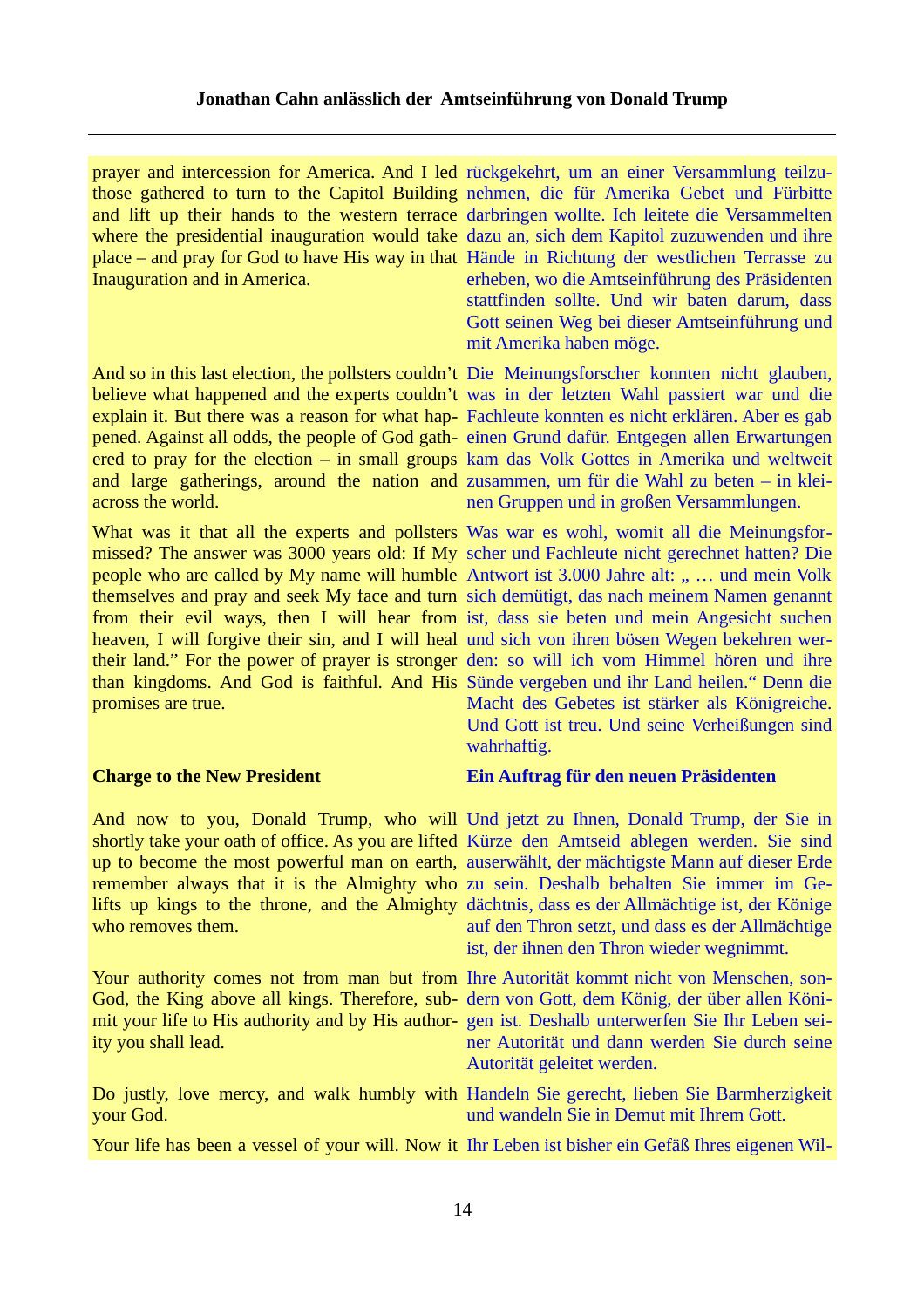| ness, and follow the leading of His voice. | must become the vessel of His will and His pur-lens gewesen. Jetzt muss es ein Gefäß seines<br>poses. Walk in His footsteps, seek His righteous- Willens und seiner Absichten werden. Wandeln<br>Sie in seinen Fußstapfen, suchen Sie seine Ge-<br>rechtigkeit und folgen Sie der Leitung seiner<br>Stimme.                                             |
|--------------------------------------------|---------------------------------------------------------------------------------------------------------------------------------------------------------------------------------------------------------------------------------------------------------------------------------------------------------------------------------------------------------|
| be honored.                                | Uphold His ways, and you shall be upheld. Keep Halten Sie seine Wege aufrecht, und Sie werden<br>His Word and you shall be kept. Give honor to aufrecht gehalten werden. Bewahren Sie sein<br>His name, above all names, and your name shall Wort, und Sie werden bewahrt werden. Geben<br>Sie seinem Namen Ehre, und Ihr Name wird ge-<br>ehrt werden. |
| the Lord will rise upon you.               | Love the Lord your God, with all your heart, Lieben Sie den Herrn, Ihren Gott, von ganzem<br>soul, mind, and strength. If you do this, and you Herzen, von ganzer Seele, mit Ihrem ganzen<br>will arise, and you will shine, and the glory of Verstand und all Ihrer Kraft. Wenn Sie das tun,<br>werden Sie aufsteigen und leuchten, und die            |

# **The Window and the Call of God**

nessed the fall of a nation away from God as in sind Zeuge gewesen, wie eine Nation von Gott the fall of ancient Israel to judgment. But even abgefallen ist, so wie das alte Israel es tat und in the ancient template, God gave to His nation gerichtet wurde. Aber wie wir an diesem Vorbild windows of mercy. And so God has now given a sehen, gewährte Gott seinem Volk Fenster der reprieve, a window of grace – to return. But Barmherzigkeit. Und in gleicher Weise hat Gott what shall we do with that window?

our own powers, our pride and greatness, then schen oder auf unsere eigene Kraft setzen, unsewe will have repeated the mistake made in an-ren Stolz, unsere Größe, dann werden wir den cient Israel, as recorded in Isaiah 9:10. Then we gleichen Fehler wiederholen, den das alte Israel risk disaster. America can be great again. But it gemacht hat, wie es in Jesaja 9,[10](#page-14-0)<sup>10</sup> berichtet will not be by trusting in its own greatness or re-wird. Dann riskieren wir eine Katastrophe. Amelying on its powers. The only way America will rika kann wieder groß sein. Aber das wird ihm be great again... is for America return to the God nicht gelingen, wenn es auf seine eigene Größe who made America great in the first place. With-vertraut oder sich auf seine Stärken verlässt. Der out that return, there will be no greatness and no einzige Weg für Amerika wieder groß zu werhope.

Herzen, von ganzer Seele, mit Ihrem ganzen Verstand und all Ihrer Kraft. Wenn Sie das tun, werden Sie aufsteigen und leuchten, und die Herrlichkeit des Herrn wird über Ihnen aufgehen.

# **Das Fenster und der Ruf Gottes**

And now to you, God's people: We have wit- Und nun ein Wort an euch, Gottes Volk: Wir uns jetzt einen Strafaufschub, ein Fenster der Gnade, geschenkt, damit wir umkehren. Aber was sollen wir mit diesem Fenster anfangen?

If we should now place our faith in man or in Wenn wir jetzt unser Vertrauen auf einen Menden, ist der, dass Amerika wieder zu dem Gott zurückgekehrt, der Amerika das erste Mal groß gemacht hat. Ohne diese Umkehr wird es keine Größe und keine Hoffnung geben.

For the answer is not government, not the mili- Denn die Antwort ist nicht die Regierung, nicht

<span id="page-14-0"></span><sup>10</sup> Siehe dazu das Buch von Jonathan Cahn: Der Vorbote: Die Zukunft Amerikas und der Welt. Verborgen in einer uralten Prophezeiung, [https://www.amazon.de/Vorbote-Zukunft-Amerikas-Verborgen-](https://www.amazon.de/Vorbote-Zukunft-Amerikas-Verborgen-Prophezeiung/dp/398146494X)[Prophezeiung/dp/398146494X](https://www.amazon.de/Vorbote-Zukunft-Amerikas-Verborgen-Prophezeiung/dp/398146494X)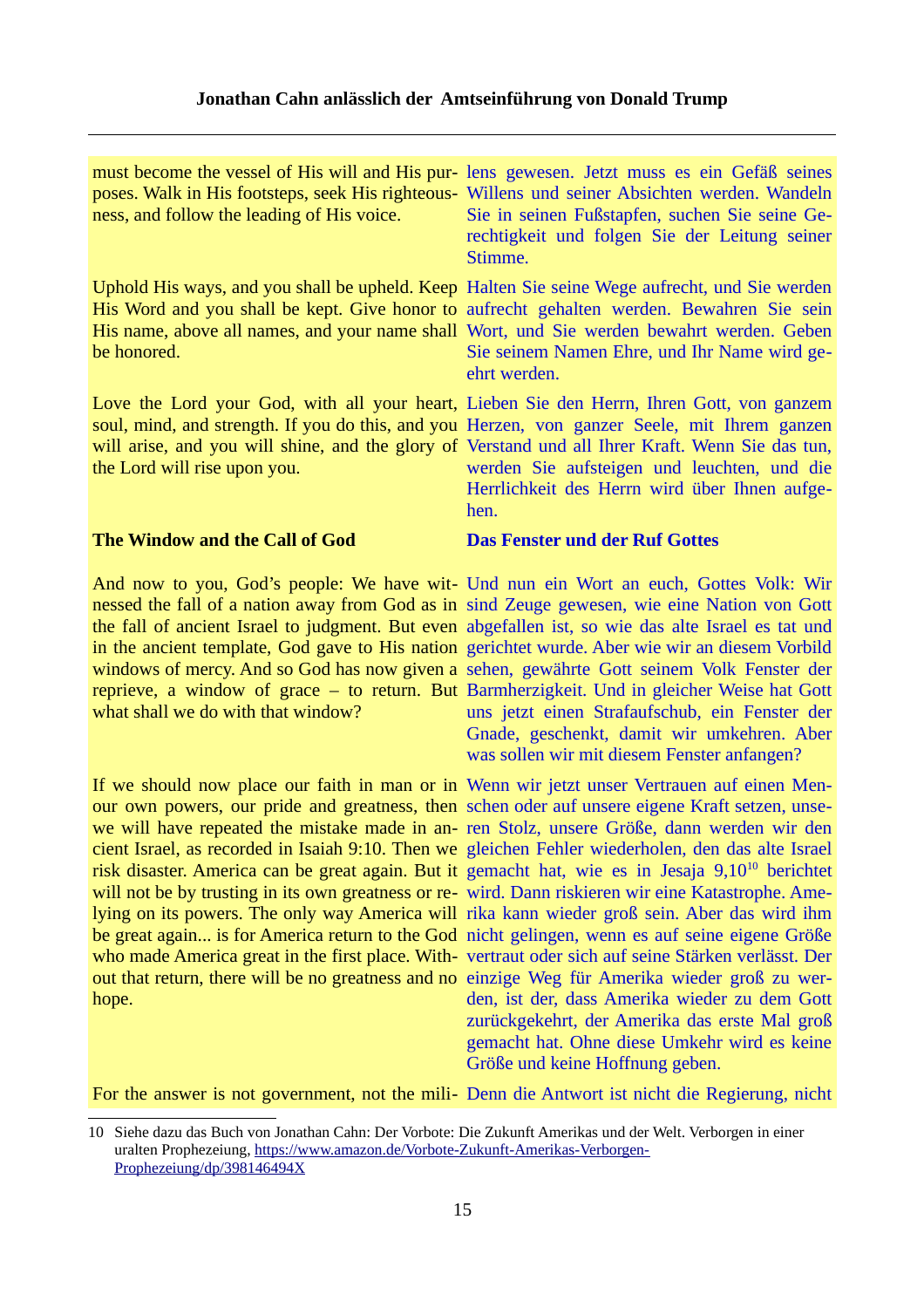tary, and not the economy. The answer... is God das Militär und nicht die Wirtschaft. Die Ant-My people who are called by My name..."

Almighty ... for revival.

not waste it. We must work while it is yet day. es nicht ungenutzt lassen. Wir müssen wirken, This is the Inauguration Day. And beyond the solange es noch Tag ist. Dies ist der Tag der Inauguration that the world will see with its Amtseinführung. Und über diese Amtseinfüheyes, we are here to inaugurate the purposes of rung hinaus, die die Welt heute sehen wird, sind God.

# **Before God**

So let the word go forth from this place and this Möge dieses Wort, das heute an diesem Ort geday to every child of God in this land, to every sprochen wurde, jedes Kind Gottes in diesem church and gathering in His name, that we com-Land und jede Gemeinde und Versammlung, die mit ourselves from this time forth to fervently sich in deinem Namen trifft, erreichen, damit wir pray for revival, to work for revival, to repent uns von nun an hingeben, um eifrig für Erwefor revival, to humble ourselves for revival, to ckung zu beten, für Erweckung zu arbeiten, für seek His face for revival, to turn from our evil Erweckung Buße zu tun, uns für Erweckung zu ways for revival, to proclaim the Gospel to re-demütigen, sein Angesicht für Erweckung zu suvival, and by the power of God to live our lives chen, uns für Erweckung von unseren bösen Wein revival. For there are only two options: re-gen abzuwenden, das Evangelium für Erwevival or judgment. The answer must be revival. ckung zu predigen und durch die Kraft Gottes However it comes, whether by blessing or by the unser Leben in Erweckung zu führen. Denn es shaking of a nation, let revival come.

and the only way... is revival. And for revival to wort ist Gott, und der einzige Weg ist Erwecome, there must be repentance. For without re-ckung. Damit eine Erweckung kommen kann, ist pentance, there can be no revival. And that re-Buße die Voraussetzung. Denn ohne Buße kann pentance must begin with the people of God – If es keine Erweckung geben. Und diese Umkehr muss beim Volk Gottes seinen Anfang nehmen. "Wenn mein Volk, das nach meinem Namen genannt ist …".

We have not come to Washington DC to seek the Wir sind nicht nach Washington D.C. gekomagency of government. We have come to seek men, um bei der Regierungsbehörde vorstellig the agency of the Holy Spirit. We have not come zu werden. Wir sind gekommen, um die Wirhere to place our trust in the abilities of man. We kung des Heiligen Geistes zu suchen. Wir sind have come to invoke the power of the nicht hierher gekommen, um unser Vertrauen in die Fähigkeiten von Menschen zu setzen. Wir sind gekommen, um die Kraft des Allmächtigen zu erflehen – für Erweckung.

We have been given this window and we must Dieses Fenster ist uns geschenkt und wir dürfen wir hier, um Gottes Vorsätze feierlich einzuweihen.

# **Vor Gott**

gibt nur zwei Alternativen: Erweckung oder Gericht. Die Antwort muss Erweckung sein. Wie auch immer dies erreicht werden kann, ob durch Segen oder durch eine Erschütterung der Nation: lass Erweckung kommen.

We come now before the God of Abraham, Wir kommen jetzt vor den Gott Abrahams, Isaac, and Jacob, the God of Moses, the God of Isaaks und Jakobs, den Gott Moses, den Gott Elijah, the God of the prophets, the God of Mes-Elias, den Gott der Propheten, den Gott des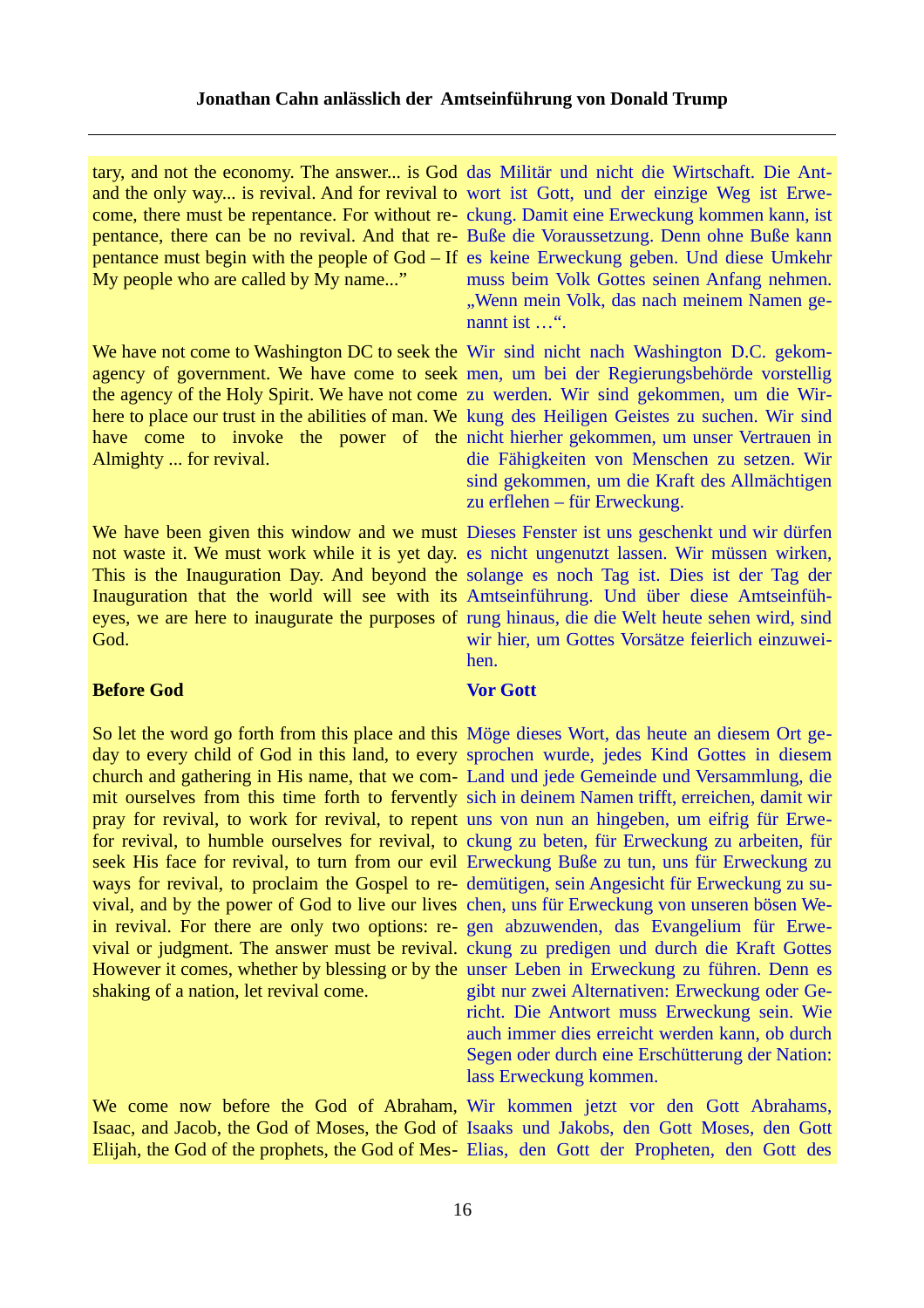Almighty God of Israel.

Let this Inaugural Day be the Inauguration of a Lass diese Amtseinführung der Beginn eines New Day, of the moving of God's Spirit across neuen Tages sein, der Beginn der Bewegung des this land!

# **God of the Impossible**

Is it possible? We declare that with God, nothing Ist es möglich? Wir verkünden, dass mit Gott shall be impossible. Can He do it? We answer: nichts unmöglich ist. Kann er es tun? Unsere Yes He can.

For our God is the God of Israel. And Israel is Denn unser Gott ist der Gott Israels. Und Israel the nation of the impossible. And for over three ist die Nation des Unmöglichen. Seit mehr als thousand years all the forces of hell have tried to dreitausend Jahren haben alle Mächte der Hölle wipe the children of Israel off the face of the versucht, die Kinder Israel von der Erdoberfläearth.

The Pharaohs tried to destroy them. The Assyri-Die Pharaonen versuchten sie zu zerstören. Die ans tried to bury them. Babylon tried to crush Assyrer versuchten sie zu begraben. Babylon them. Rome tried to wipe them off the annals of wollte sie zermalmen. Rom versuchte sie aus history. The Third Reich tried to annihilate them. den Geschichtsbüchern auszuradieren. Das Drit-The Soviet Union tried to eliminate it. And the te Reich wollte sie auslöschen. Die Sowjetunion terrorists have tried to obliterate them.

Babylon has fallen. Rome has perished. The gibt es nicht mehr. Babylon ist gefallen. Rom ist Third Reich is destroyed. The Soviet Union has untergegangen. Das Dritte Reich ist zerstört. Die crumbled. And the terrorists, the will be no Sowjetunion ist zerbrochen. Und die Terroristen, more.

The nation of Israel lives. For the God of Israel Das Volk Israel ist am Leben. Denn der Gott Islives. For the Messiah of Israel lives. And so you raels lebt. Denn der Gesalbte Israels lebt. Und His people will live. For the light of God is daher werdet auch ihr, sein Volk, leben. Denn stronger than the darkness. And the name of God das Licht Gottes ist stärker als die Dunkelheit. is stronger than the kingdoms of this world. And Und der Name Gottes ist stärker als die Königthe government shall rest upon His shoulder. reiche dieser Welt. Und die Herrschaft ruht auf And the gates of hell shall not prevail against it. seiner Schulter. Und die Pforten der Hölle wer-

For some trust in chariots, and some trust in Einige vertrauen auf Streitwagen, andere auf princes, but we will trust in the name of the Lord Fürsten, aber wir vertrauen auf den Namen des our God, and in the only name under heaven by Herrn unseres Gottes, auf den einzigen Namen which we must be saved. We will trust in the unter dem Himmel, durch welchen wir gerettet name of Yeshua Ha Mashiach Jesus the Messiah. werden. Wir vertrauen auf den Namen von Yes-

siah, the God of the Red Sea, and the God of the Messias, den Gott des Roten Meeres und den Resurrection, we to the throne of the Sovereign Gott der Auferstehung. Wir kommen zum Thron des souveränen allmächtigen Gottes Israels.

Geistes Gottes überall in diesem Land!

# **Der Gott des Unmöglichen**

Antwort lautet: Ja, er kann.

che zu tilgen.

versuchte sie zu eliminieren. Und die Terroristen wollten sie ausmerzen.

But the Pharaohs are gone. Assyria is no more. Aber die Pharaonen sind Geschichte. Assyrien auch sie wird es nicht mehr geben.

But the Nation of Israel Lives. Am Yisrael Chai, Aber das Volk Israel lebt. "Am Yisrael Chai": den es nicht überwältigen.

hua Ha Mashiach, Jesus, den Gesalbten.